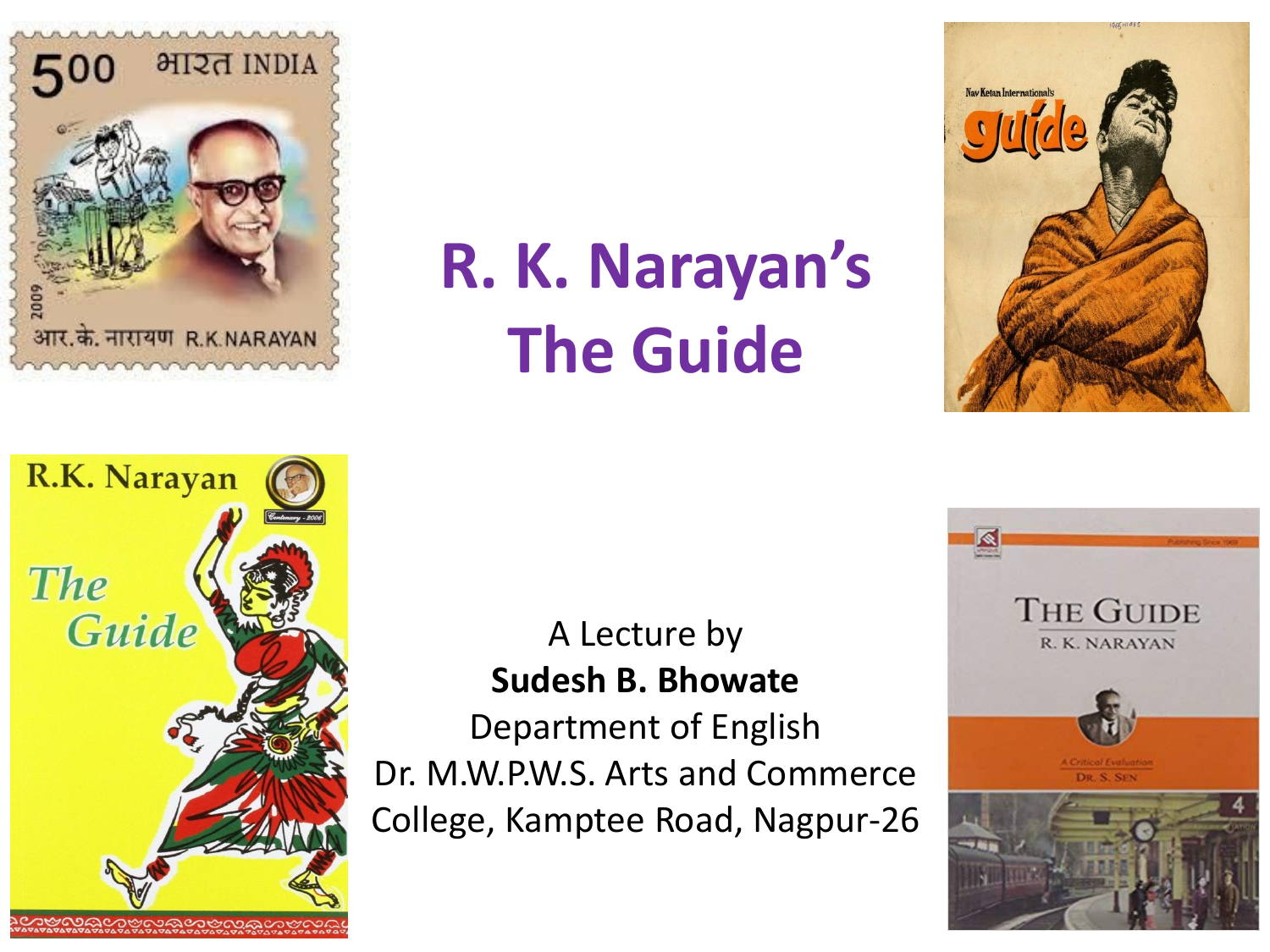*The Guide* is powerful story about spiritual transformation and self-realization.

The narrative itself is both fantastical and comical, as the path the main character, Raju, takes to understanding is not intentional.

In essence, Narayan's story shows how a man intent on deception, including self-deception, comes to find clarity based in large part on his life of deception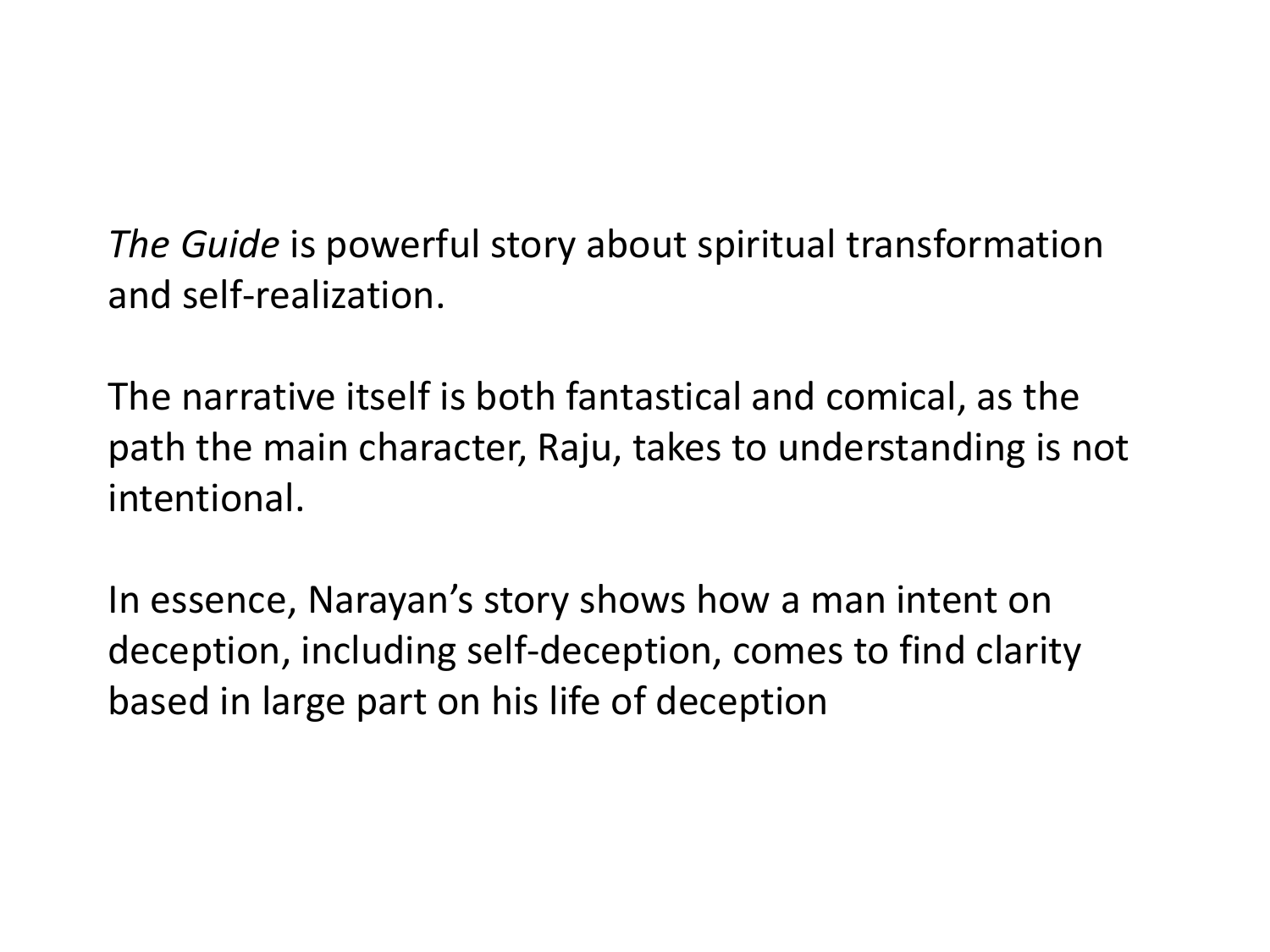The adventures of a railway guide, popularly known as 'Railway Raju'. Widely popular a tourist guide

Contact with Marco and his beautiful wife, Rosie. While the husband is busy with his archaeological studies, Raju seduces his wife

Ultimately Marco comes to know of her affair with Raju and goes away to Madras leaving Rosie behind.

Rosie comes and stays with Raju in his one-room house. His mother tolerates her for some time, but when things become unbearable, she calls her brother and goes away with him.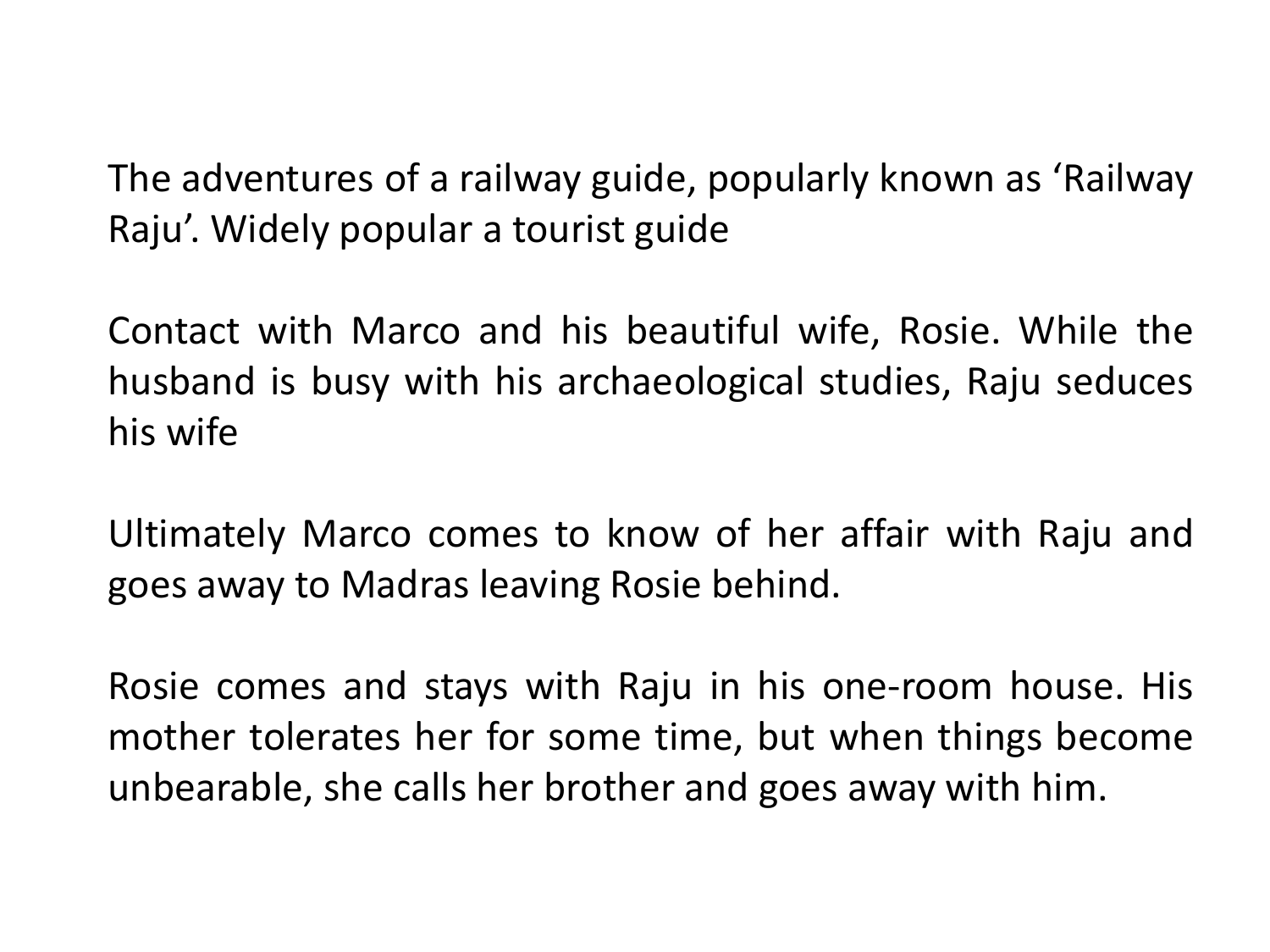Rosie is a born dancer, she practices regularly and soon Raju finds an opening for her.

In her very first appearance, she is a grand success. Soon she is very much in demand and their earnings increase enormously.

Raju lives lavishly, entertains a large number of friends with whom he drinks and gambles.

All goes well till Raju forges Rosie's signatures to obtain valuable jewellery lying with her husband. The act lands him in jail.

Rosie leaves Malgudi and goes away to Madras, her hometown. She goes on with her dancing and does well without the help and management of Raju, of which he was so proud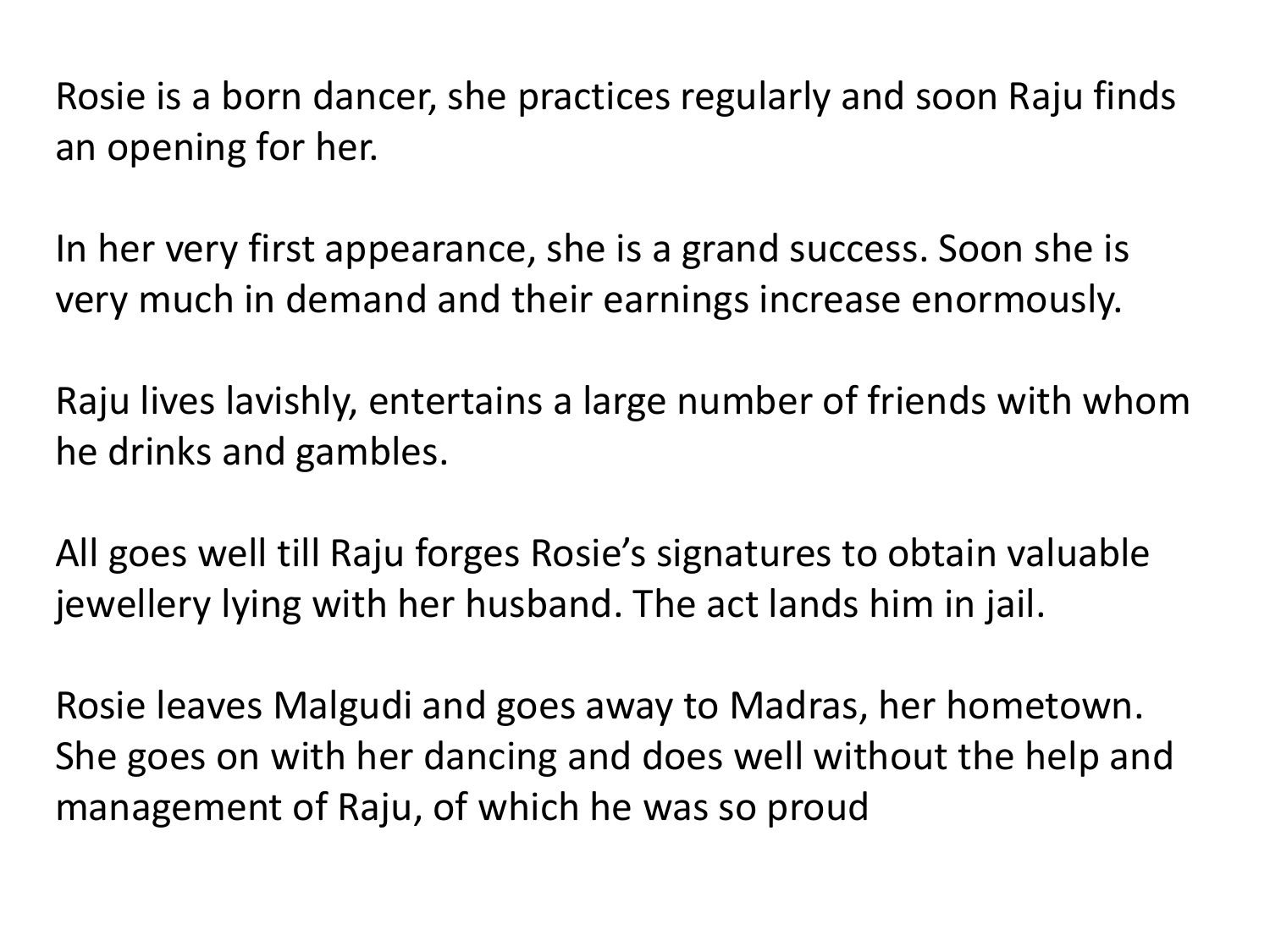On release from jail, Raju takes shelter in a deserted temple on the banks of the river Sarayu, a few miles away from Malgudi, and close to the village called Mangla.

The simple villagers take him to be a Mahatma, begin to worship him, and bring him a lot of eatables as presents.

Raju is quite comfortable and performs the role of a saint to perfection.

However, soon there is a severe famine drought, and the villagers expect Raju to perform some miracle to bring them rain. So he has to undertake a fast.

The fast attracts much attention and people come to have darshan of the Mahatma from far and wide. On the twelfth day of the fast, Raju falls down exhausted just as there are signs of rain on the distant horizon. It is not certain if he is actually dead or merely fainted.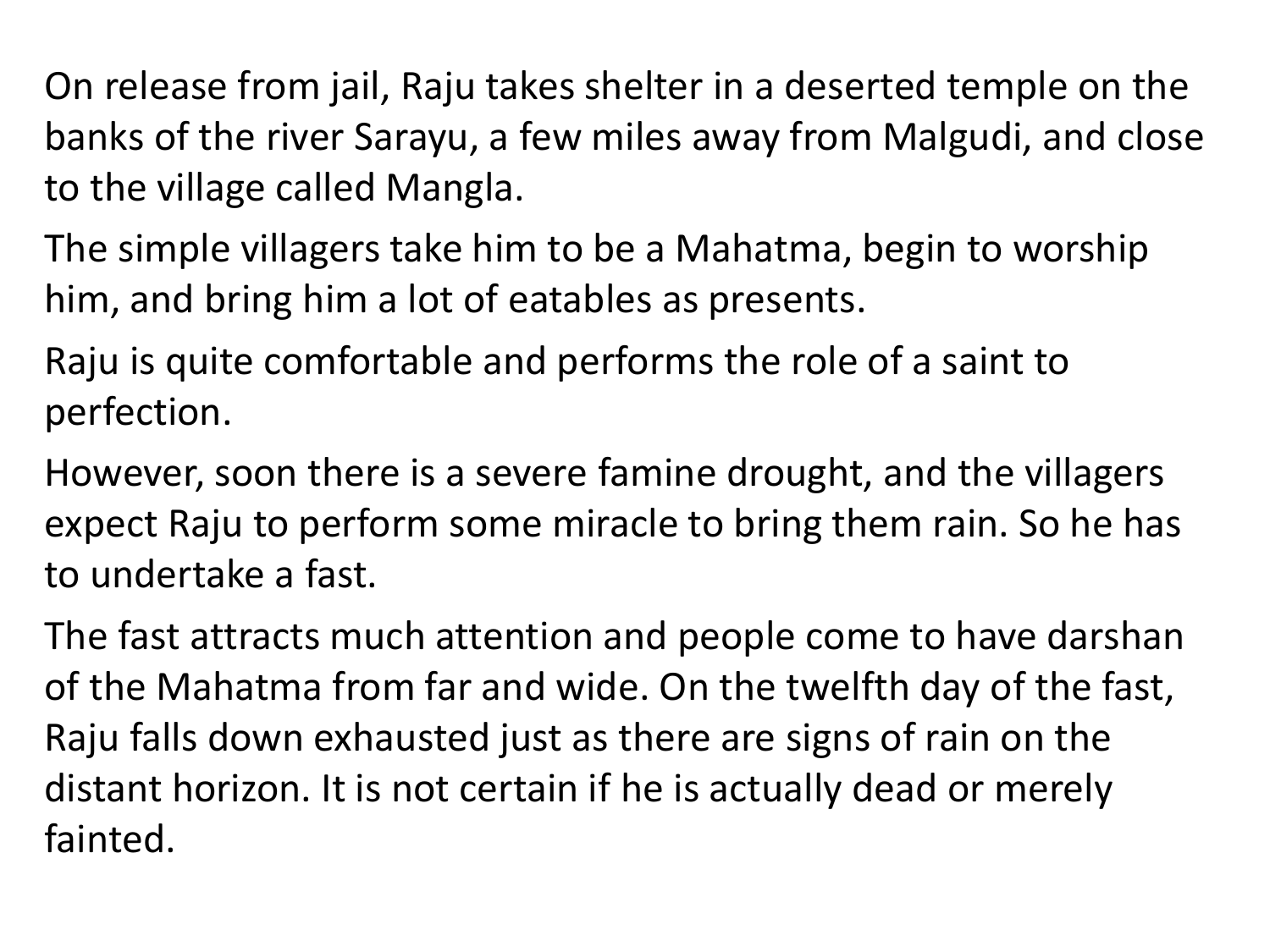The last pages of Narayan's best novel, The Guide, find Raju, the chief protagonist, at the end of a lifetime of insincerity and pain.

As a professional guide to Malgudi's environs, he invented whole new historical pasts for bored tourists; he seduced a married woman, drifted away from his old mother and friends, became a flashy cultural promoter, and then tried, absentmindedly, to steal and was caught and spent years in jail, abandoned by everyone.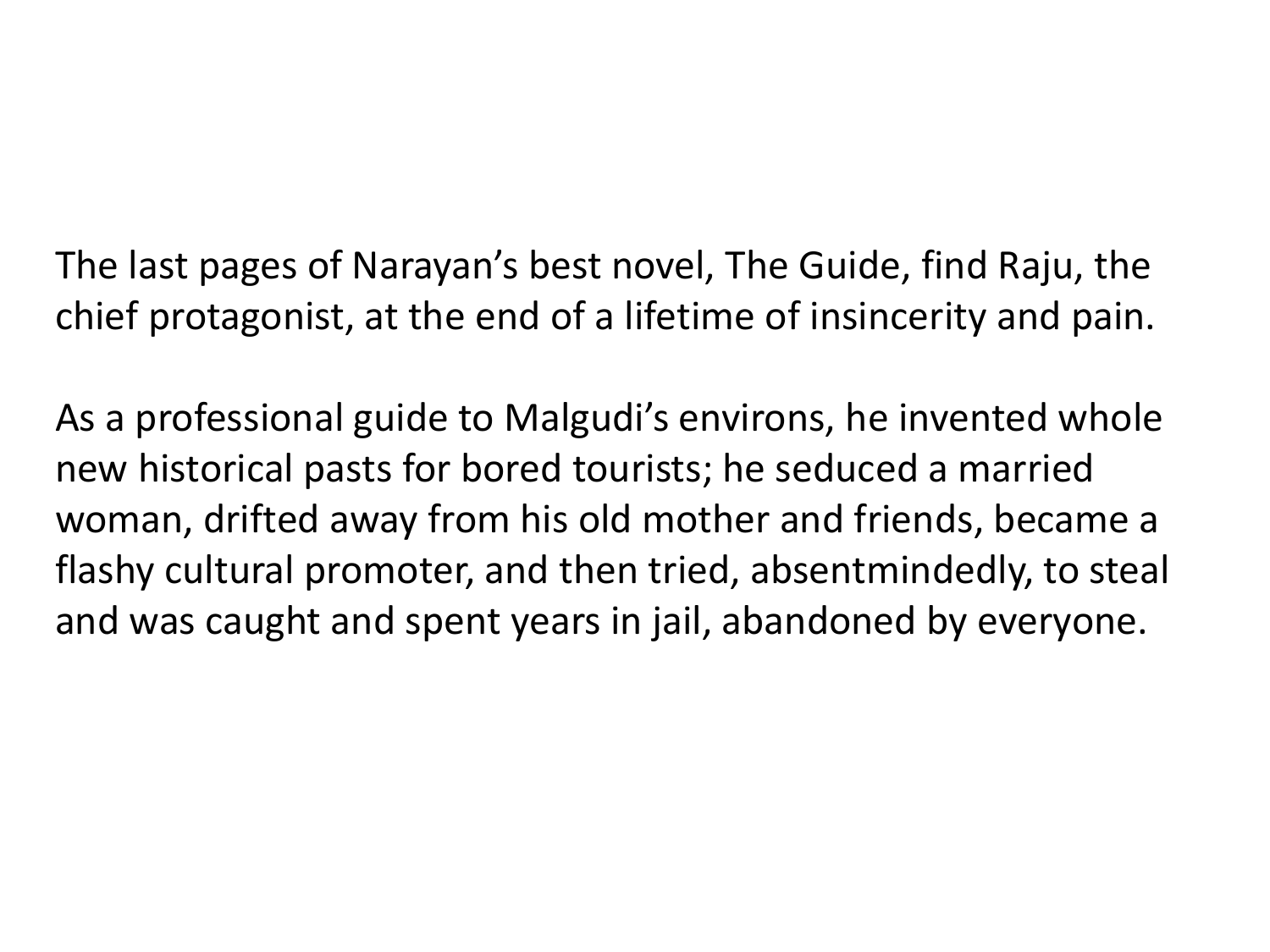He stops eating, and quickly diminishes. News of his efforts goes around; devotees and sightseers, gathering at the riverside, create a religious occasion out of the fast.

Characteristically, Narayan doesn't make it clear whether Raju's penance does actually lead to rain. He also doesn't make much of Raju's decision, the moment of his redemption, which a lesser writer would have attempted to turn into a resonant ending, but which is quickly passed over here in a few lines.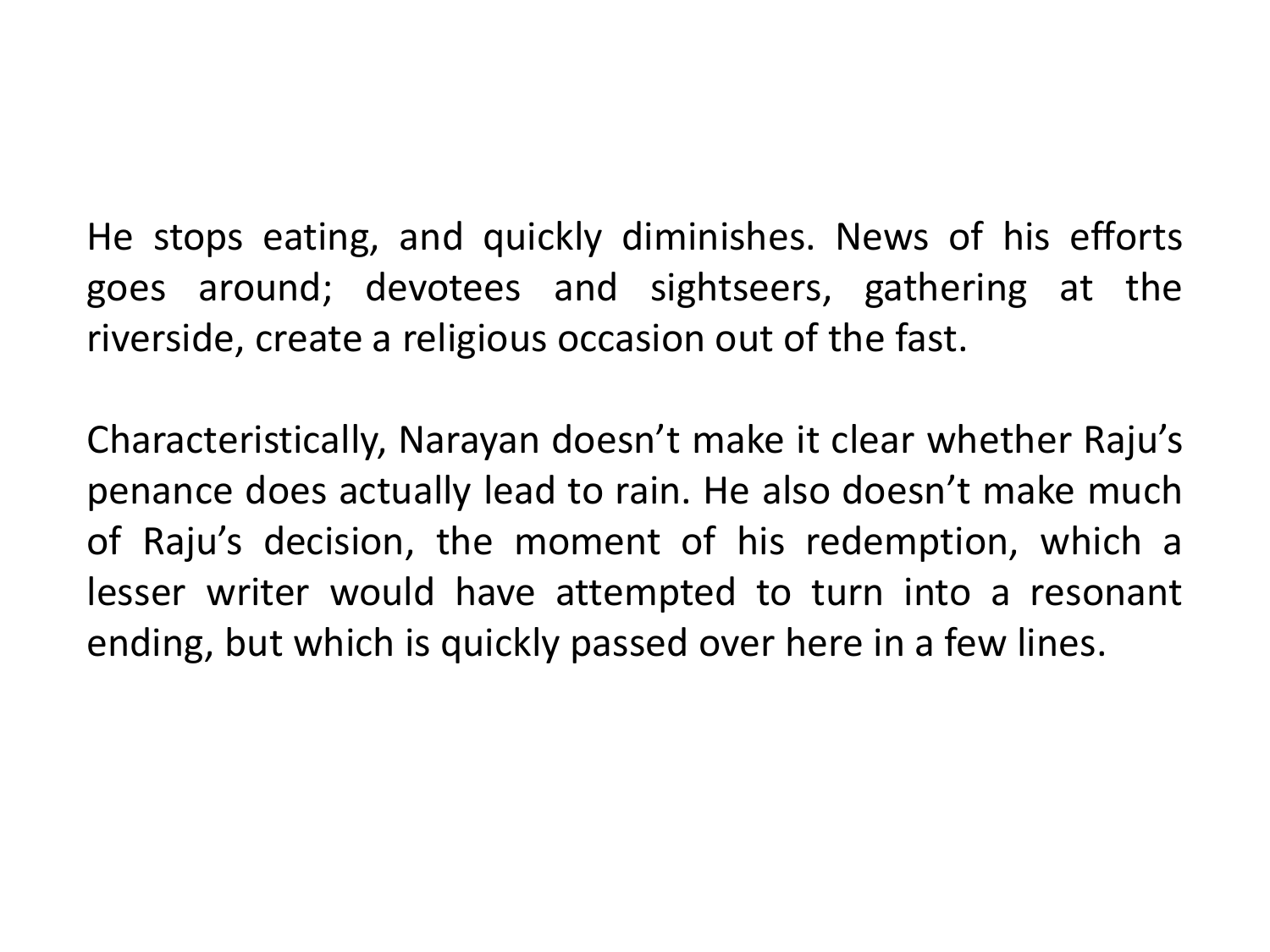His last few months have been spent in relative comfort as a holy man on the banks of a river: a role imposed on him by reverential village folk.

But the river dries up after a drought and his devotees start looking to him to intercede with the gods. Raju resentfully starts a fast, but furtively eats whatever little food he has saved.

Then abruptly, out of a moment of self disgust, comes his resolution: for the first time in his life, he will do something with complete sincerity, and he will do it for others: if fasting can bring rain, he'll fast.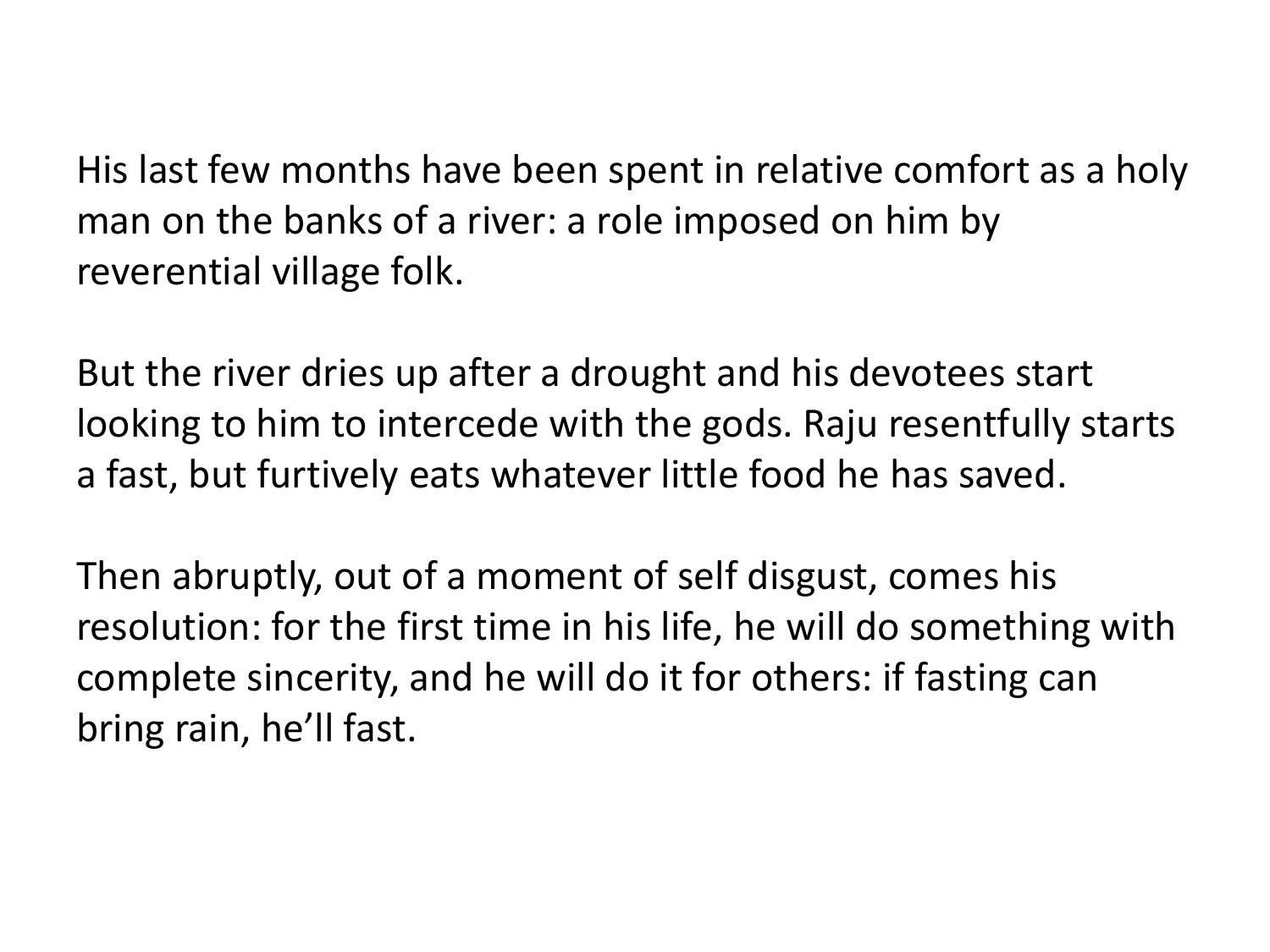Raju's transition from conman to holy man is both comical and didactic. Narayan's narrative shows how people can be destined for great things without even realizing it.

At the same time, it shows how people's pasts are not entirely what defines them. People can change and do good in life. They can go from self-centered individuals to people of character, like Raju.

Ultimately, perhaps, the narrative shows that there are often greater forces at work than what mankind perceives in a moment of choice, whether a good choice or not.

There is hope for mankind, despite outward appearances. Raju's journey is testament to this hope.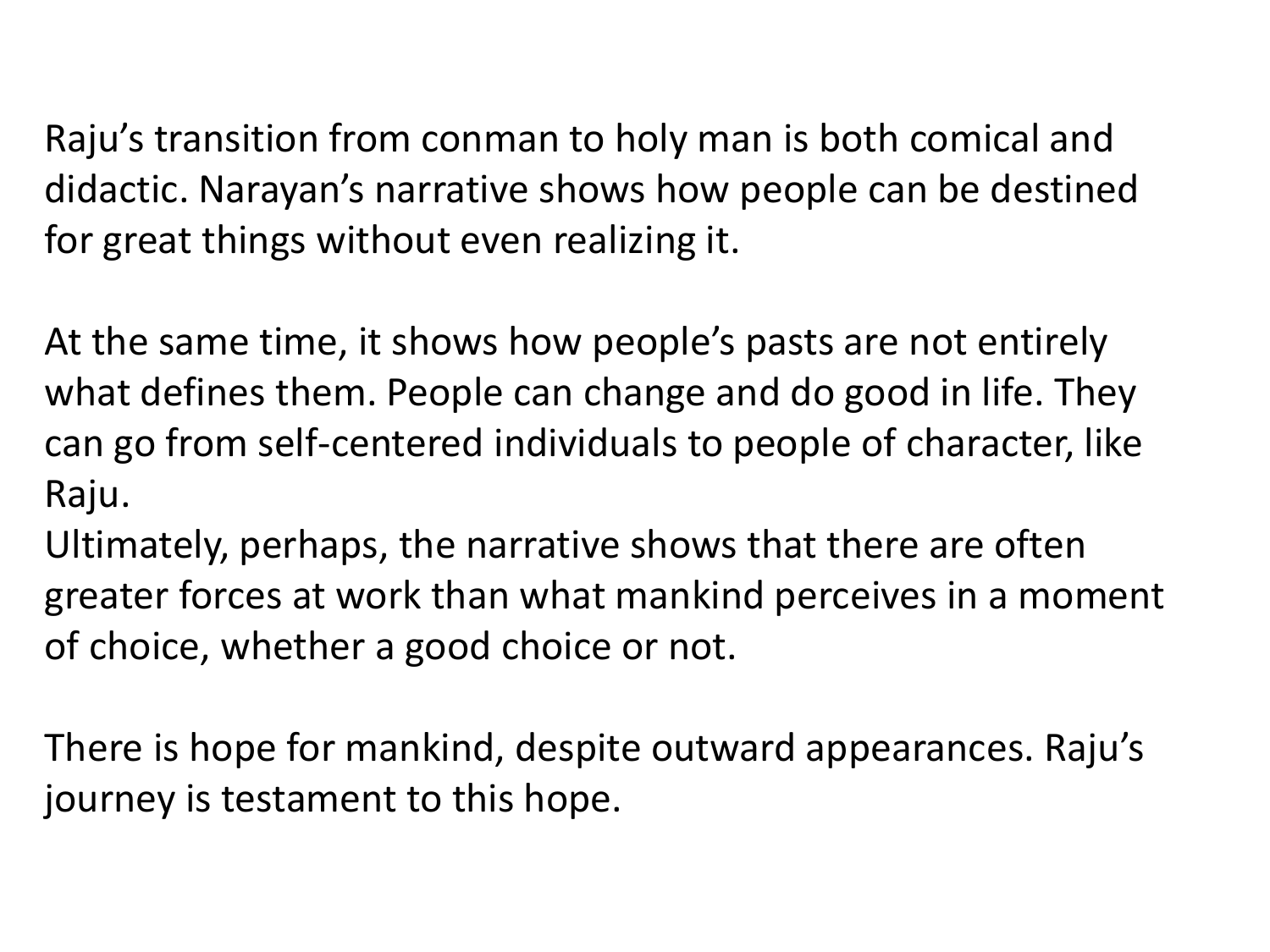

# The Guide i. CHARACTERS-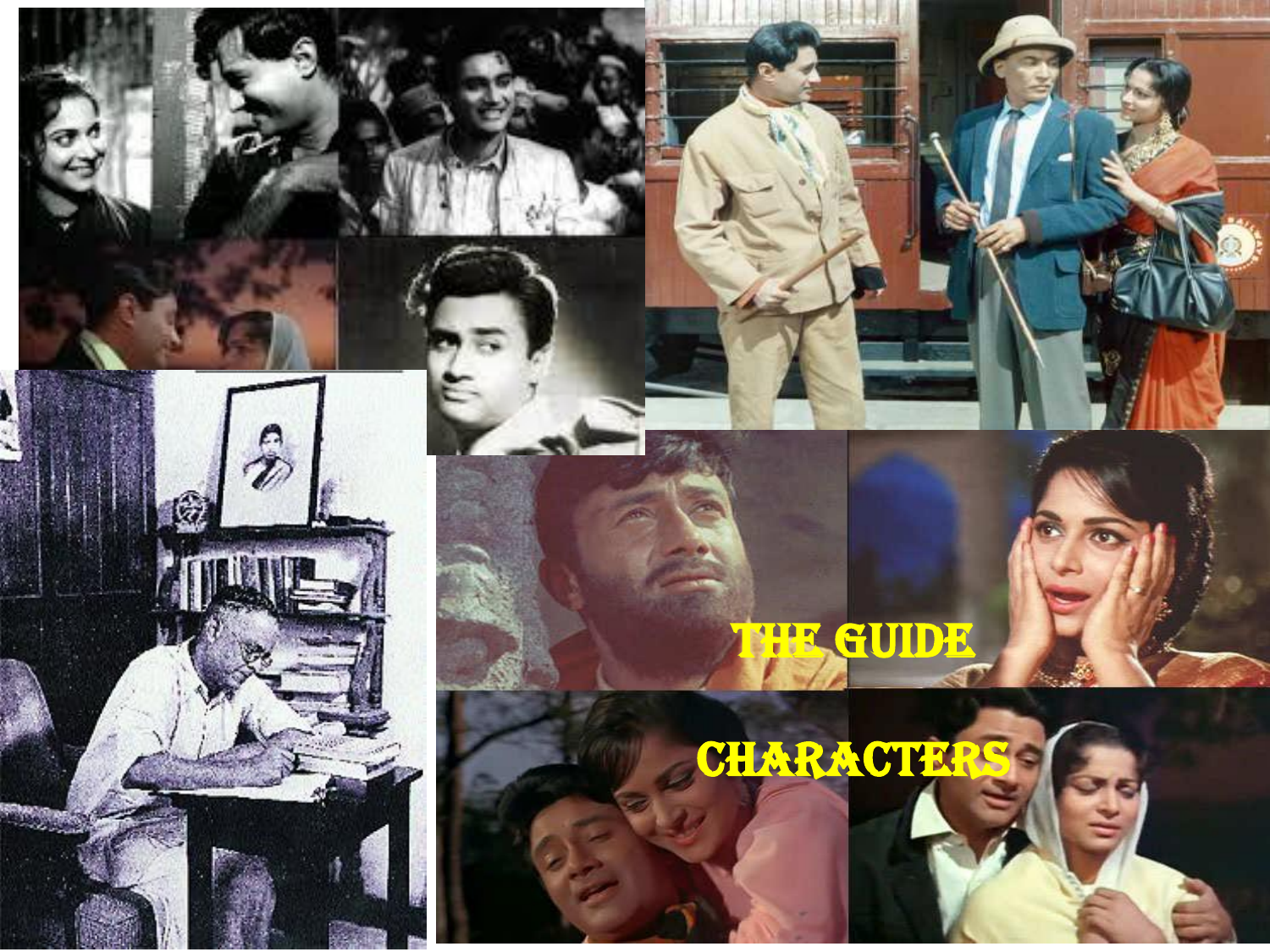**Raju** (Novel begins with him and closes with him)

The protagonist and at times the narrator, the son of a poor shopkeeper from the village of Malgudi.

His character undergoes various transformations -from shopkeeper to guide ("Railway Raju"), to lover, to impresario (manager of Rosie's career as a dancer), to prisoner, to impostor (fake guru), to perhaps genuine swami or mahatma

Raju is clever, and although he succumbs to the temptations of luxury when Rosie (A married women) succeeds as a dancer.

Marco Rosie's husband trusted Raju.

He does offer her the chance to do what she has always wanted, and his love for her appears to be genuine.

While Marco is away with his research, the relation between Raju and Rosie grow mentally as well as physically.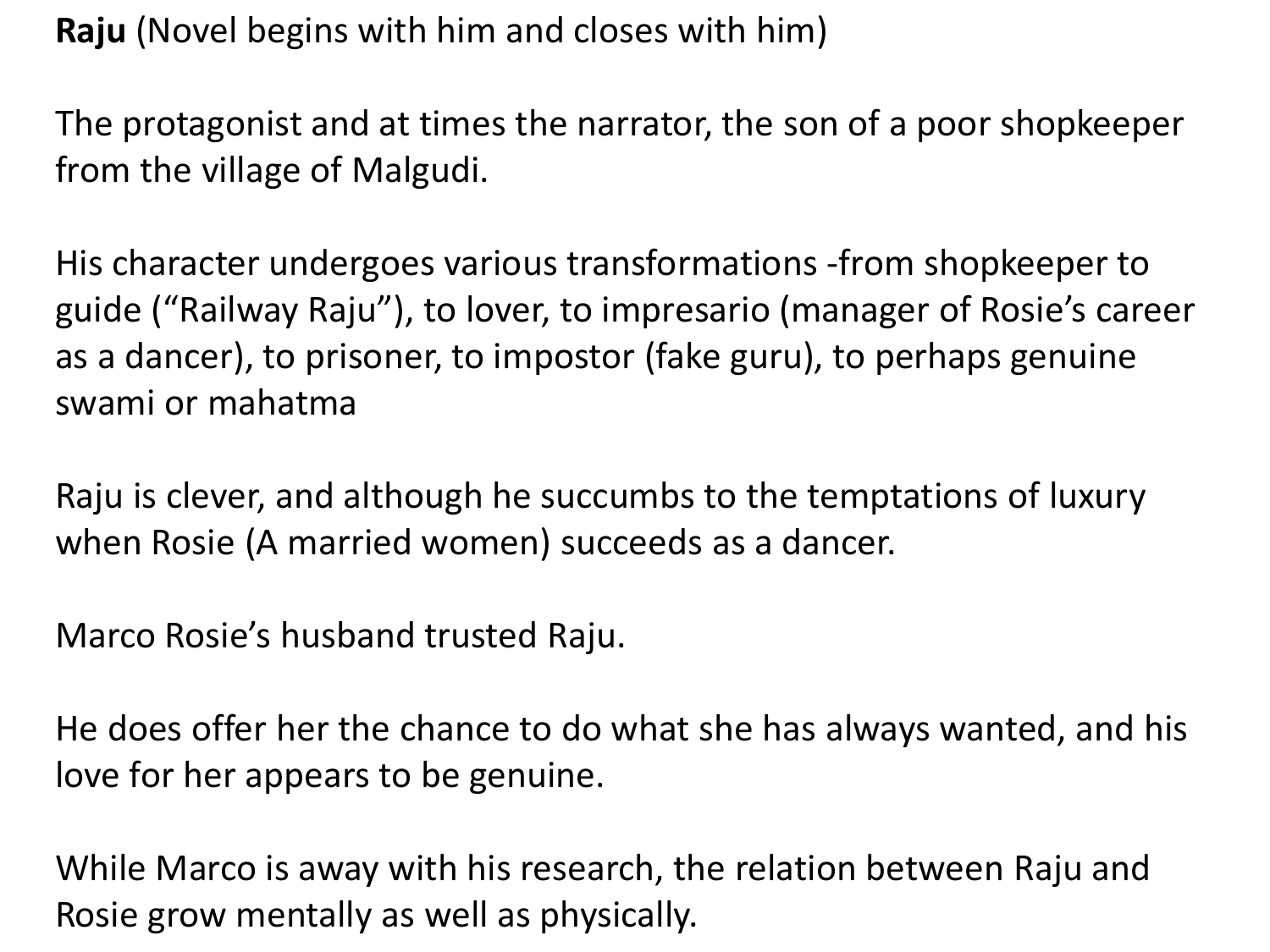When Marco comes to know about their affaire he abandon Rosie and went to Madras.

Raju gave Rosie shelter, but since he was involved with a married women, he lost his job from railway station. Also loses Gaffur who advised him to sent Rosie (a tainted women) back.

Raju helped Rosie for pursuing her ambition of becoming a dancer (Bharat natyam). By managing her performances Raju became a wealthy person.

Rosie adopted a new name as Nalini in new phase of her life.

At the exciting stage, Raju committed a forgery by signing a letter to grab jwelery meant for Rosie left by Marco. He was jailed for two year.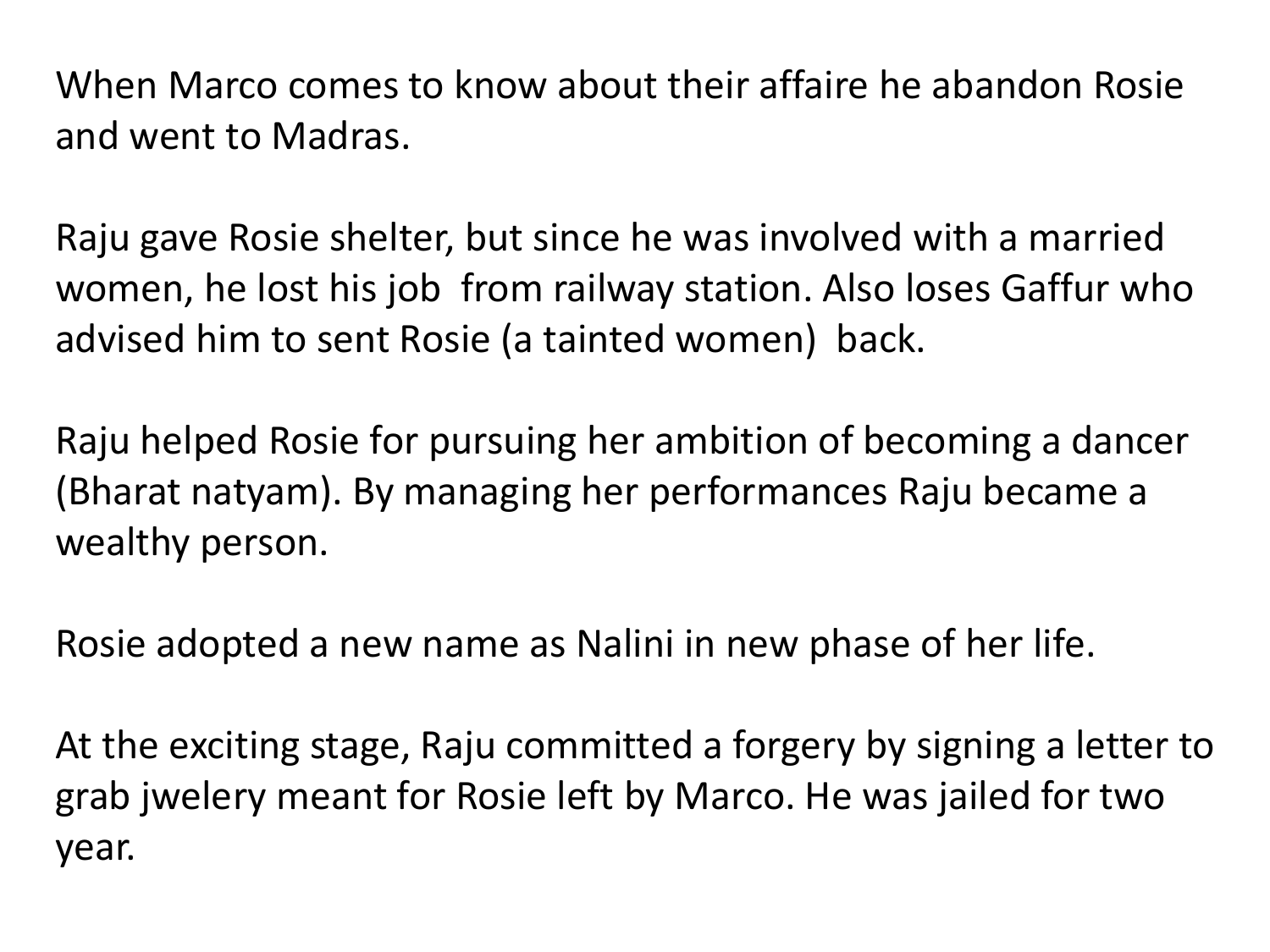After release from the jail he took shelter in an ancient temple of village Mangala.

Velan, the headman of the village takes him to be a wandering sadhu, and due to respect by the velan and villagers he play a new role of a saint. Also he play a role of "Mr. Know all" for the villagers who addressed him as swami.

But a twist occurs in the life of Raju , famine hit the region, he had to undergo a fast for twelve days and on the twelfth day he fainted down. But while he was weak predicted the arrival of rain which come true coincidentally.

Readers must decide for themselves about the reality and depth of Raju's transformation by the end of the novel.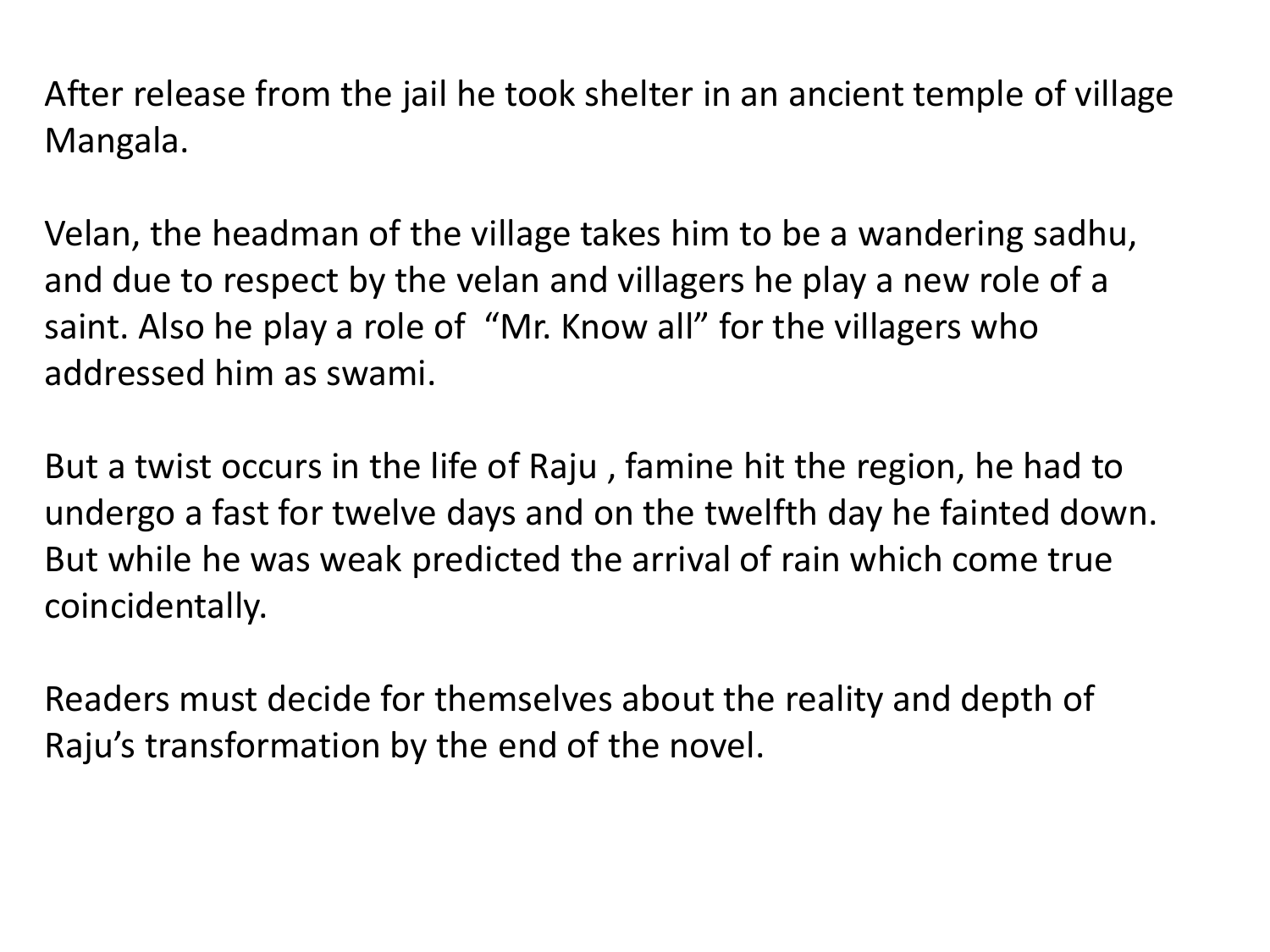# **Raju's mother**

A traditional Indian woman who defines herself in terms of her domestic role.

She is developed more fully as a character than is her husband, about whom she complains frequently.

Her initial, albeit reluctant, acceptance of the low-caste Rosie into her house and Rosie's affection for her indicate that she is a positive character.

Raju's failure to heal their relationship or to build her a new home when he becomes wealthy tends to undercut his character.

When she calls in her imperious brother to deal with Rosie, she reveals the weakness of the traditional Indian woman, who relies on domineering males to resolve problems.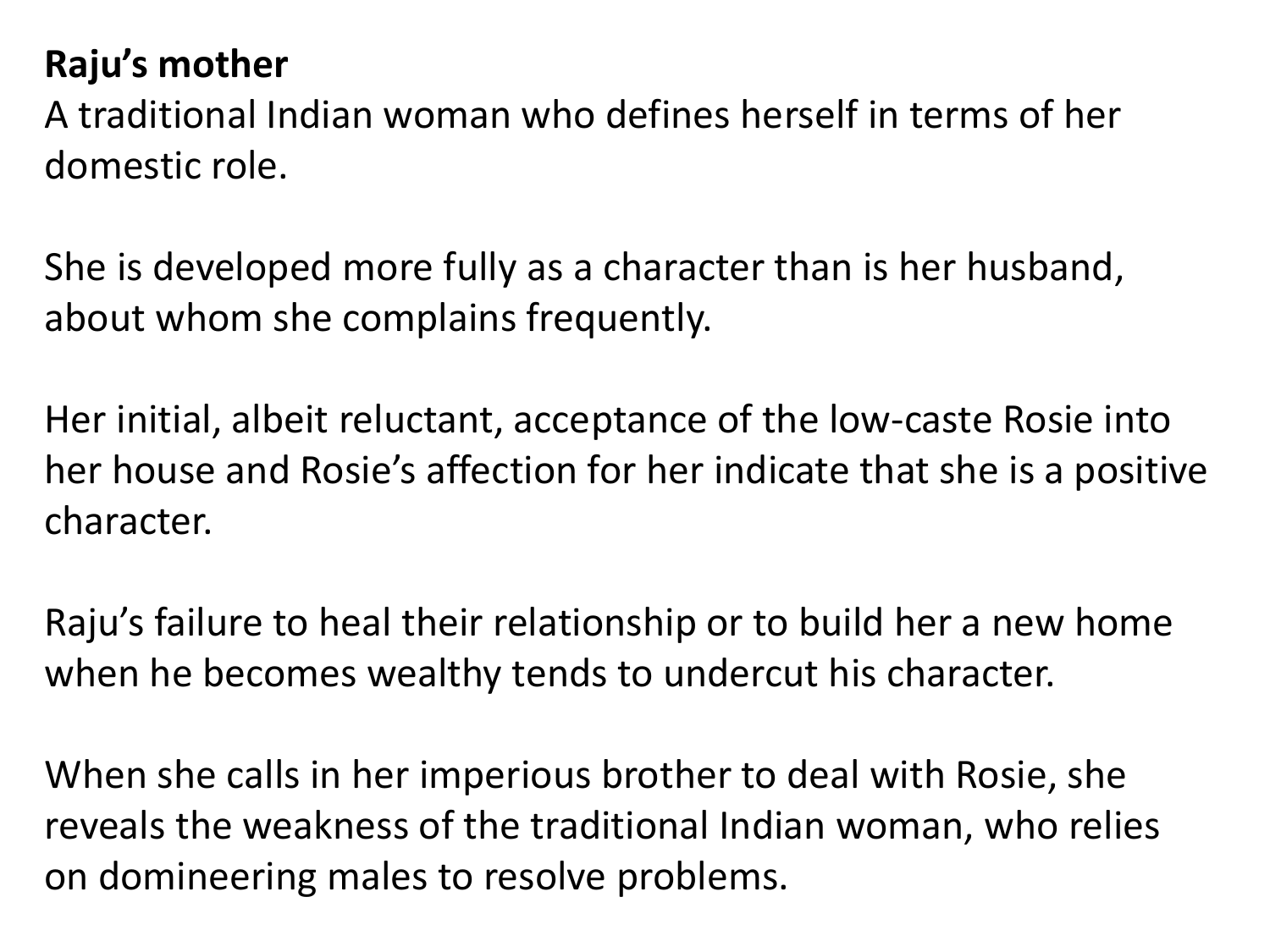## **Rosie**

Rosie is the daughter of a dancer (Devdasi) and therefore belongs to a lower caste.

She is a woman of independent mind and thinking. To break the chain of orthodox customs she obtained M.A. degree in Economics.

She did not marriage Marco out of love but because of his social status. But marriage turns disastrous since her husband didn't allow her passion of dancing. She finds no love and sympathy from her husband.

She found hope in Raju as her companion who understands her and supports her in her ambition.

Attains popularity as a dancer (Nalini) by performing on the stage. She becomes the national star of Bharat Natyam.

But later in this profession of busy schedule she founds herself as a performing monkey. At times she remembers Marco and feels guilty for her unfaithfulness.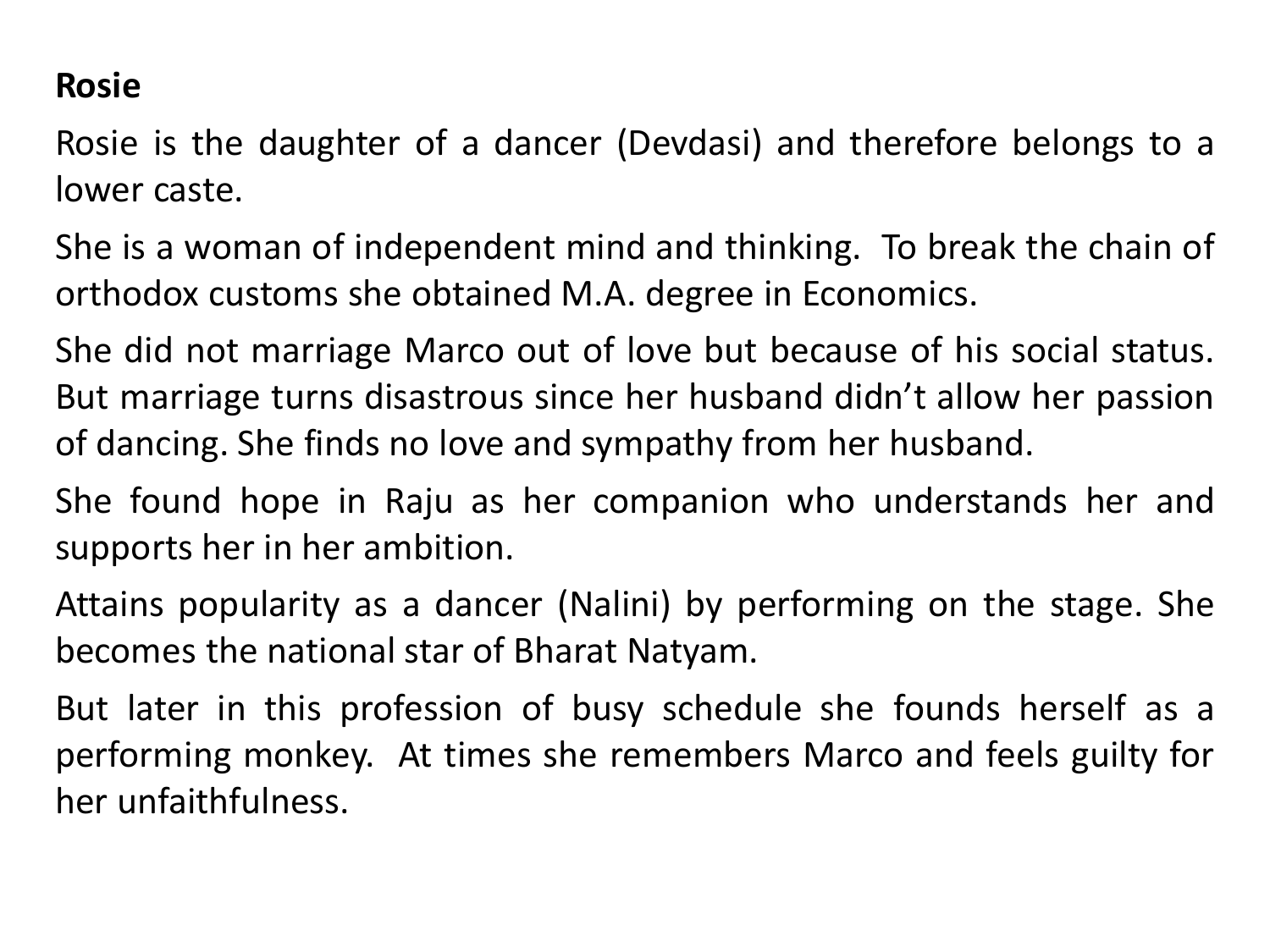But a hard turn waits for her when Raju arrested by police on the charges of forgery. She blames her own karma for this condition.

She also realizes Rajus's forgery was out of his greed. Yet she tries hard to save Raju by employing a lawyer.

Raju's two years imprisonment made her leave Malgudi and persue her art single handedly and succeed without Raju.

At times she appears to be a mature woman but at other, she behaves like a child. She is more of a dreamer than real. Materialism is not of her concern.

She is an agitated soul and suffers from an inferiority complex because of her low birth. At last, she decides to live alone, abandoning Raju also.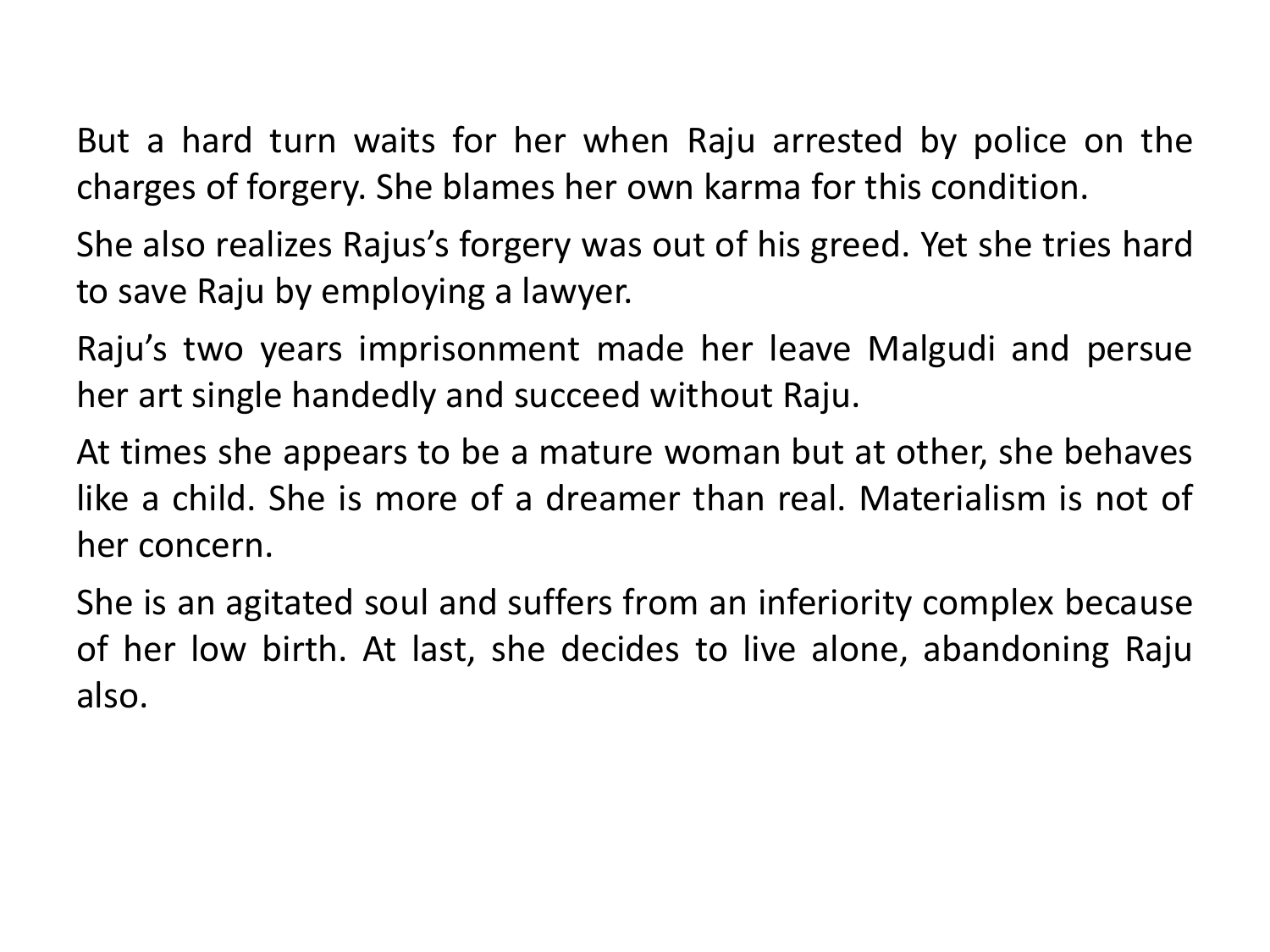## **Marco**

Marco is Rosie's husband. He expected from his wife understanding, mature behavior and capacity to live independently.

She wants love from Marco but he had no time even for looking to the needs of his wife. He never respects her desires as she always wanted to be a dancer.

Marco hates dancing and he always insults her by calling her daughter of a dancer and she felt inferior to him despite her education.

However, he is very honest and sincere scholar. His sincerity towards his work leads him to get his book published.

He left jewelry for Rosie even when he knows that she already left him and not going to live with him. Marco is an unsuccessful husband but a successful scholar.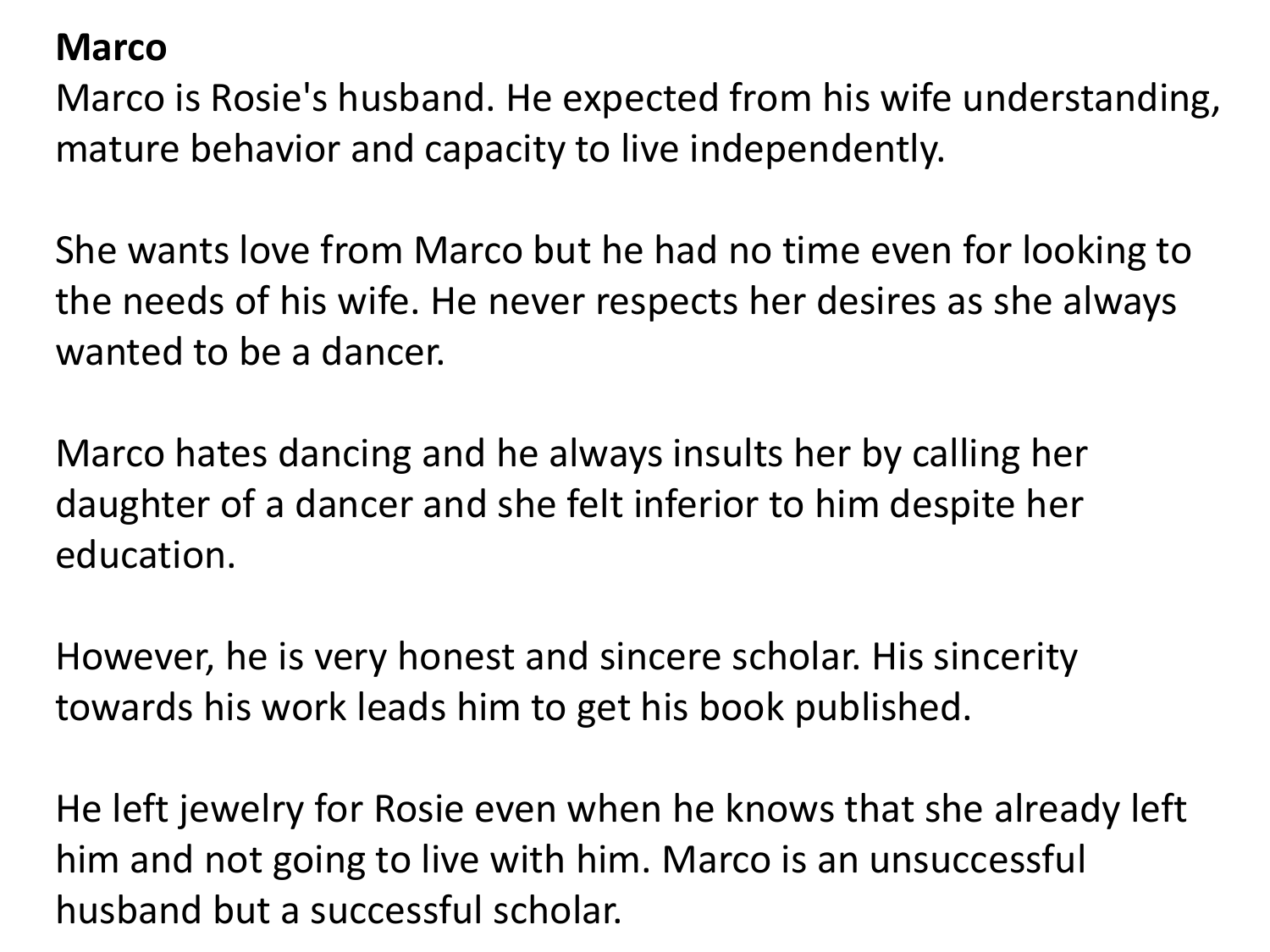# **Velan**

Velan is a superstitious man who believes in saints and miracles because during 60s of 20th century India, most of the villagers believe in these things, they think only God or their disciple can save them from their poverty, and other calamities.

Velan was expecting the same from Raju. He is a good friend of Raju, but he got blind by the edification and preaches of Raju,

he still believed in Raju when he told the truth of his past life, and he said It does not matter what a man was instead what matters the most is what a man is. It shows his immense faith in Raju.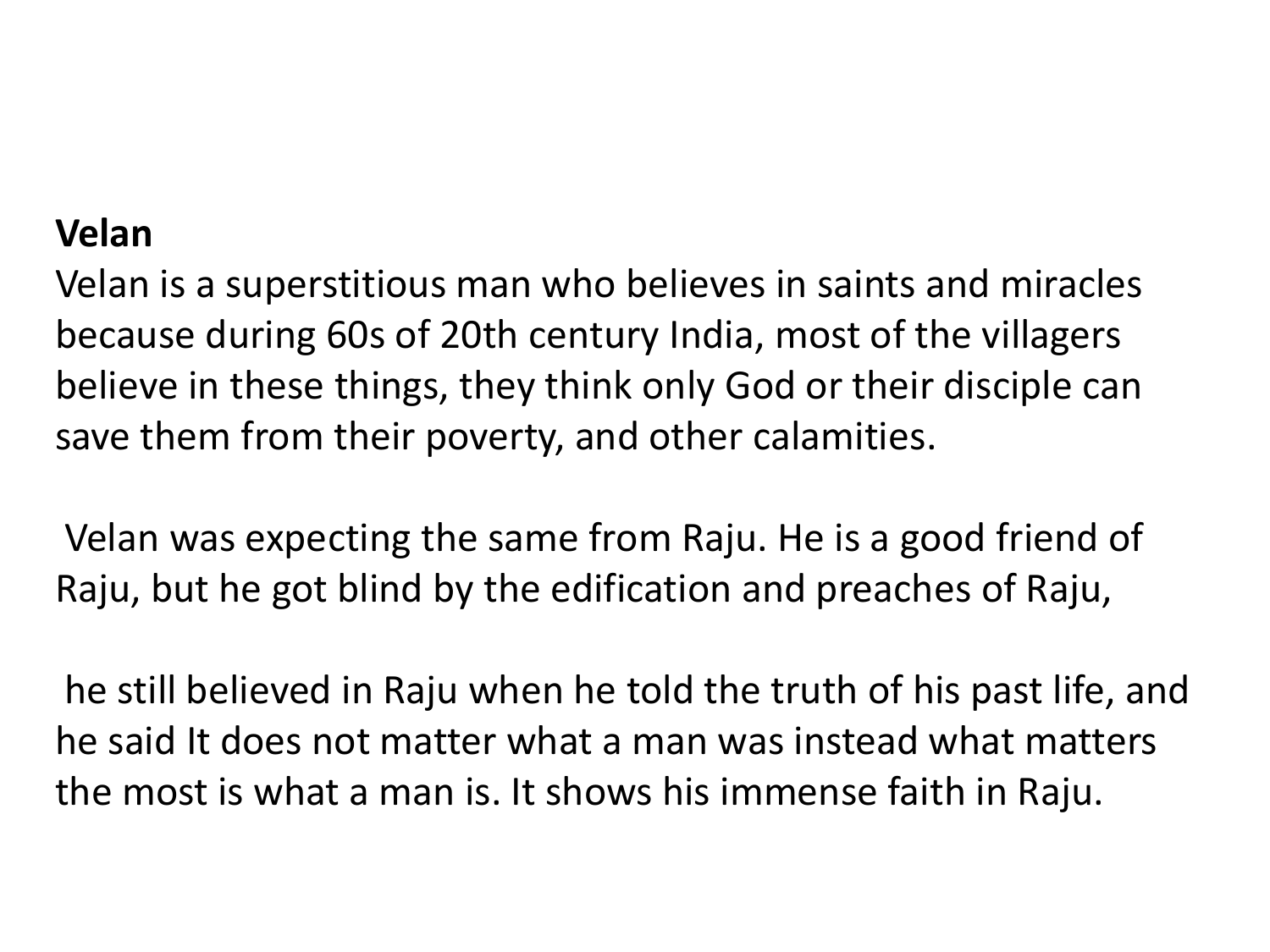# **Velan's Sister**

Velan's Sister is the third woman character in the novel. She is a minor character but she played a major role in Raju's life of a saint.

It was she who makes Raju popular in the village by accepting the proposal of the groom that his brother chooses for her. This transformation surprised Velan and confirms him that Raju is a holy man.

### **Gaffur**

A Chauffeur and a good friend of Raju. Extremely shrewed in his profession. He also takes vehicle of old models and turns into a new models.

Raju employs him for Rosie and Marco. But when Gaffur realises intimate relations of Rosie and Raju he cautions Raju.

Later he advises Raju to sent Rosie back to her husband and returns to her original business.

Raju refuses to listen to him resultantly Gaffur went away from him.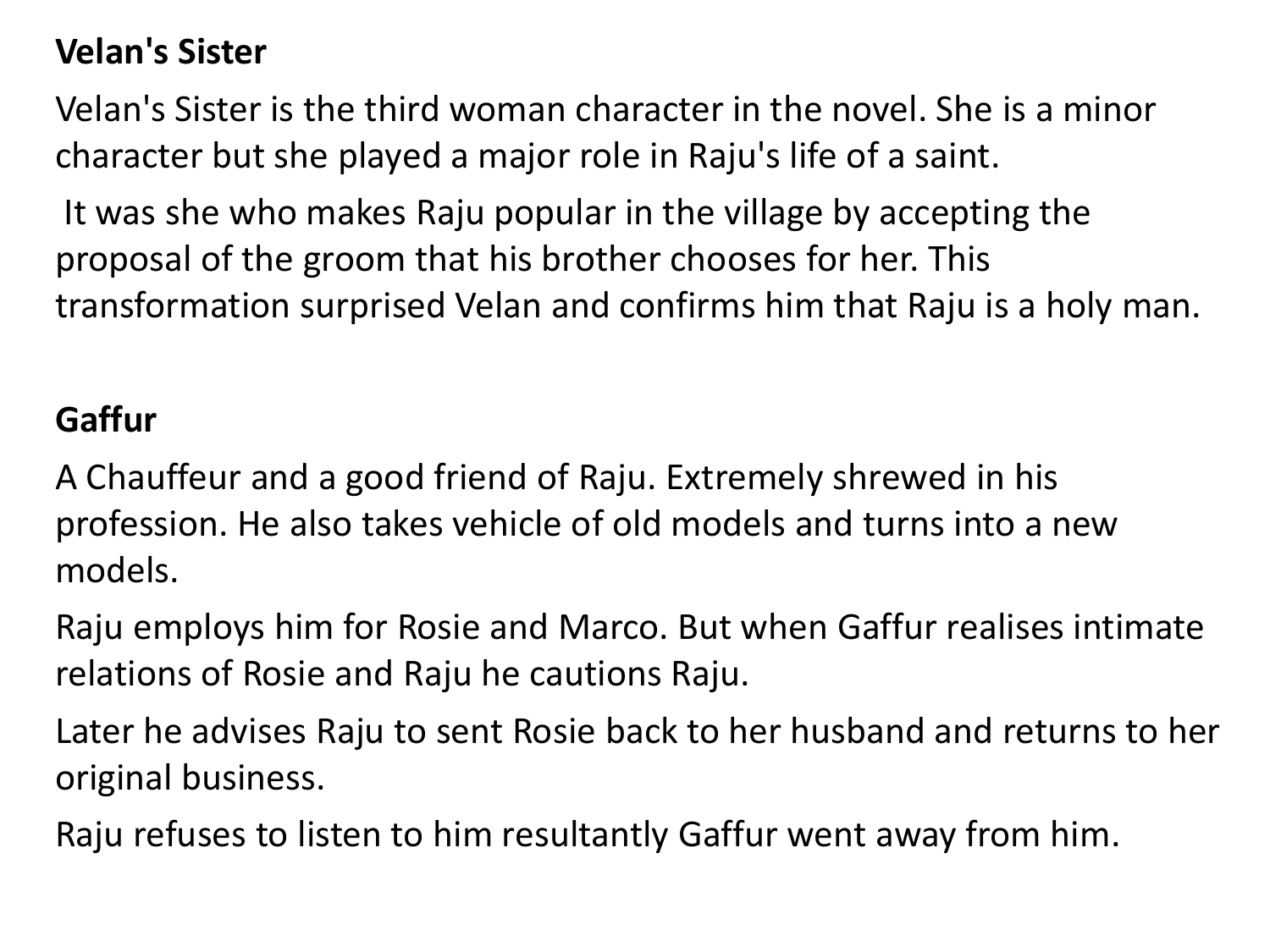#### **A Star Lawyer:**

A lawyer from Madras employed by Rosie to plead the case of Raju.

He charges 750 Rs.. A day besides railway fare and other expenses.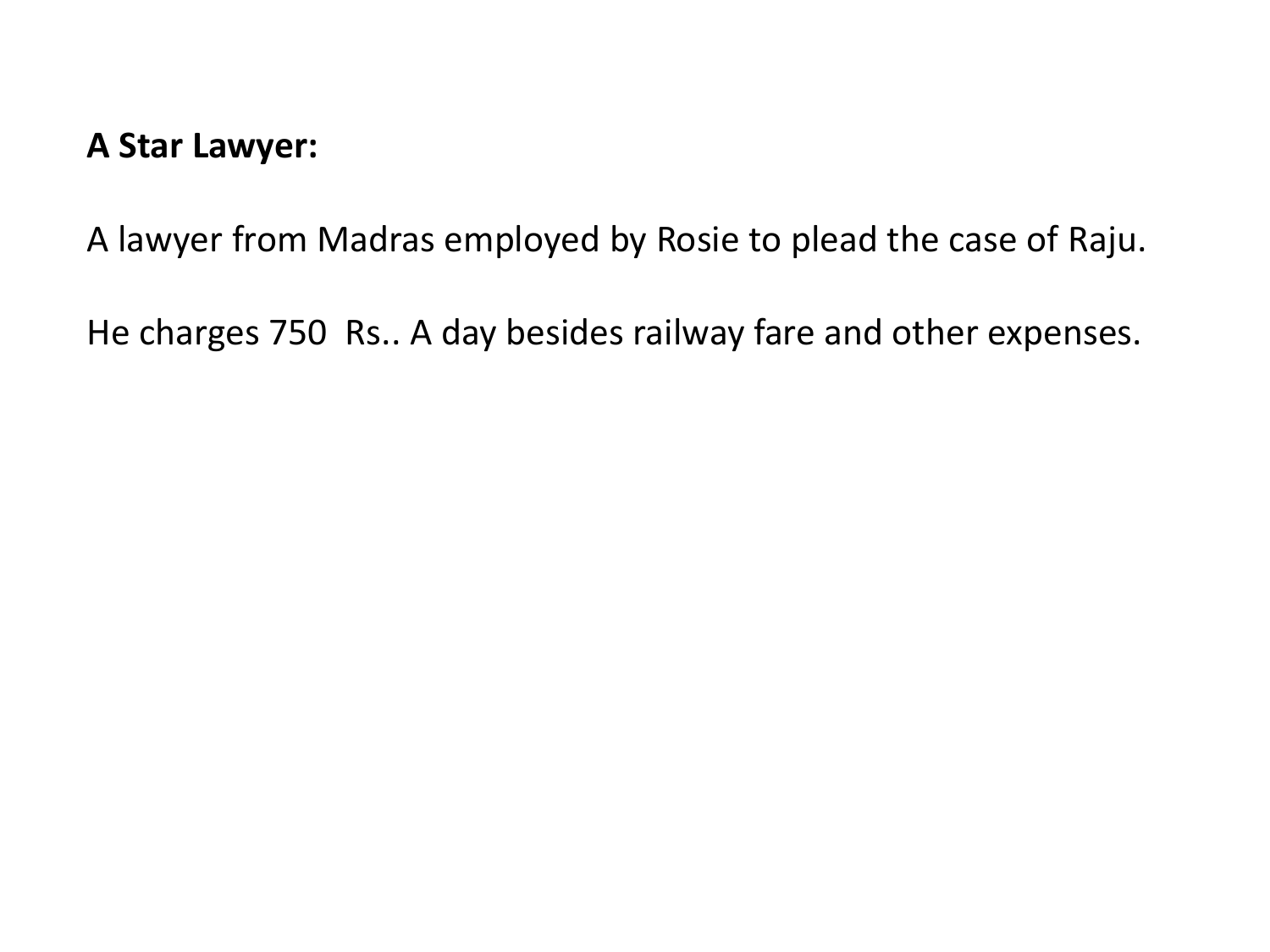

![](_page_20_Figure_1.jpeg)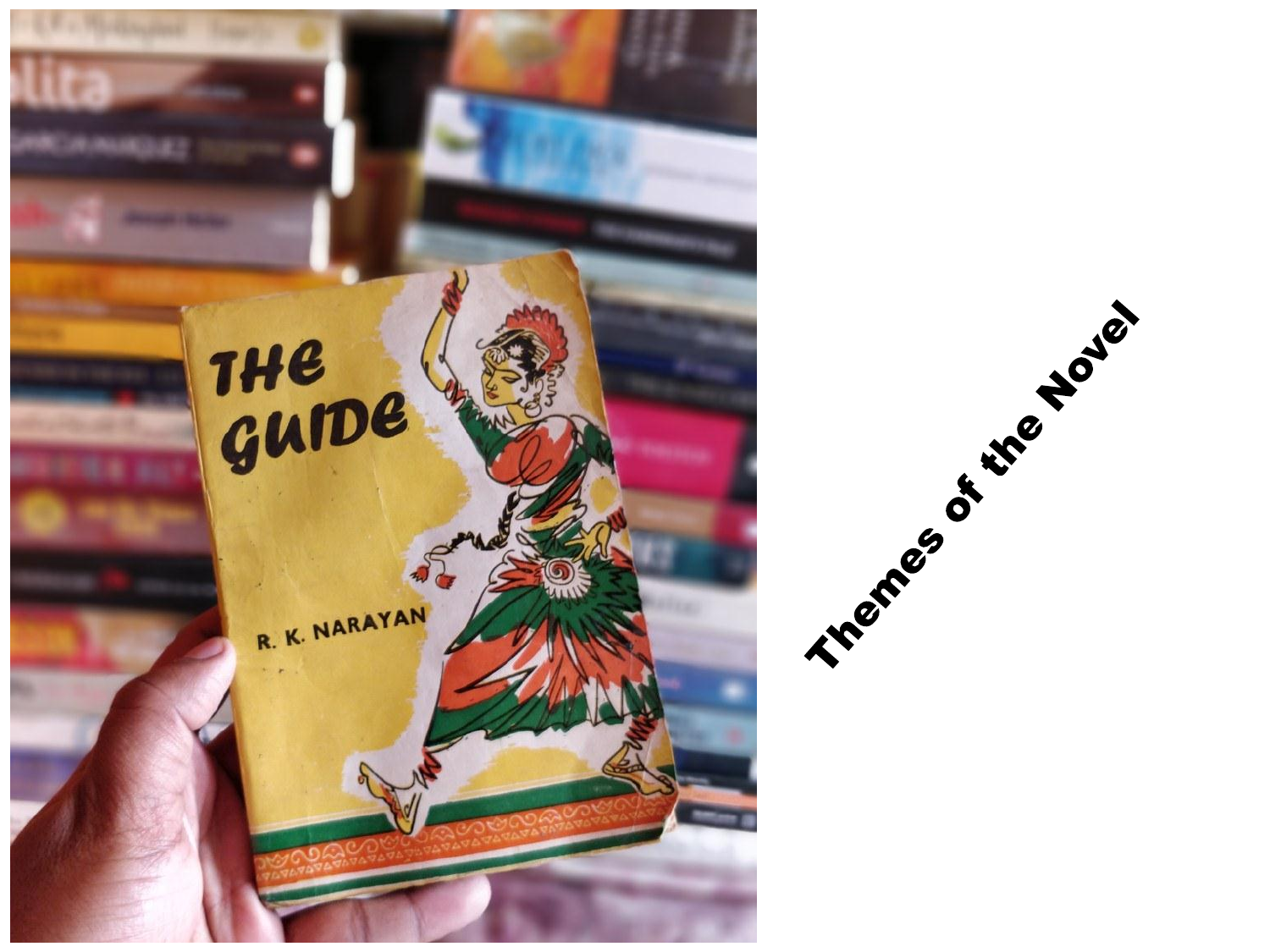# **Exposing Hypocrisy**

Hypocrisy is one of the major themes of the novel.

[Raju](https://www.gradesaver.com/the-guide/study-guide/character-list) is a hypocritical character from the very beginning of his life.

As a tour guide- misinforms the tourists , makes stories out of thin air as he pleases as a tour guide.

He helps [Rosie](https://www.gradesaver.com/the-guide/study-guide/character-list) only for his own interest

In the end poses as a swami as part of another one of his trickeries.

The author works in the imagery of a crocodile, which refers to hypocrisy

The crocodile stories used to go around in the Mangala village for a long time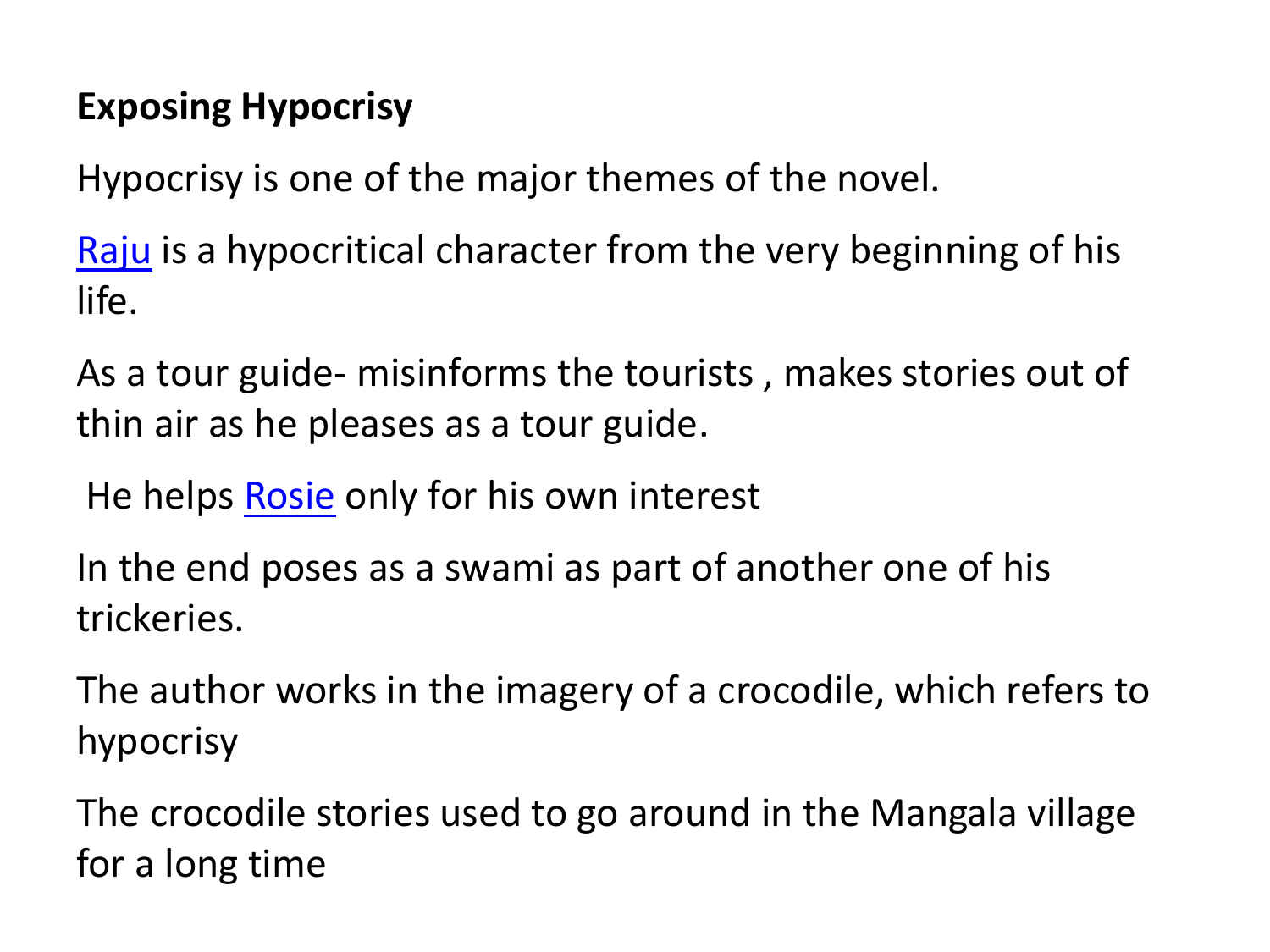# **Dishonesty**

The protagonist, Raju, has always been a dishonest character throughout his life.

As a child, he eats the green peppermints from his father's shop even though he was strictly forbidden to.

he becomes a tour guide who misinforms and misguides his tourists to get more money

He misleads Rosie to fall in love with him

Coming out of prison, he poses as a sage at a ruined shrine

Even as he fasts, he eats a stack of food hidden away in an aluminum pot on the very first day.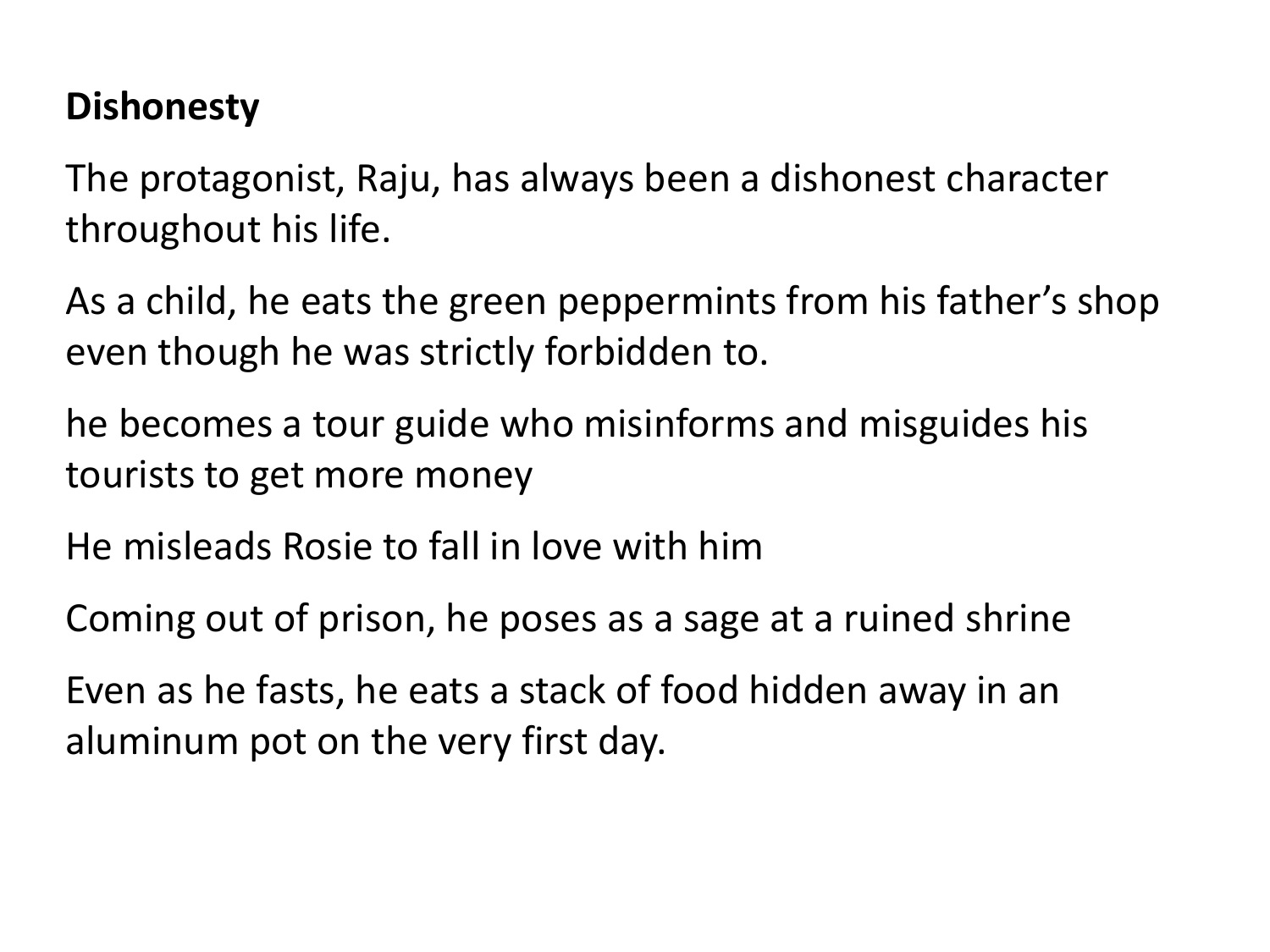# **Interaction of Romance and Reality**

The coming of the railway to Malgudi is symbolic of the impact of an industrial and urban society on a predominantly simple, agricultural community with its new problems which would mean the undoing of the old days of living and the cherished values of life.

The tamarind tree which was the seat of Raju's boyhood and of village cartmen who unyoked their bullocks for the night is now full of lorries packed under it—for there is brisk activity because of the laying of the railway track.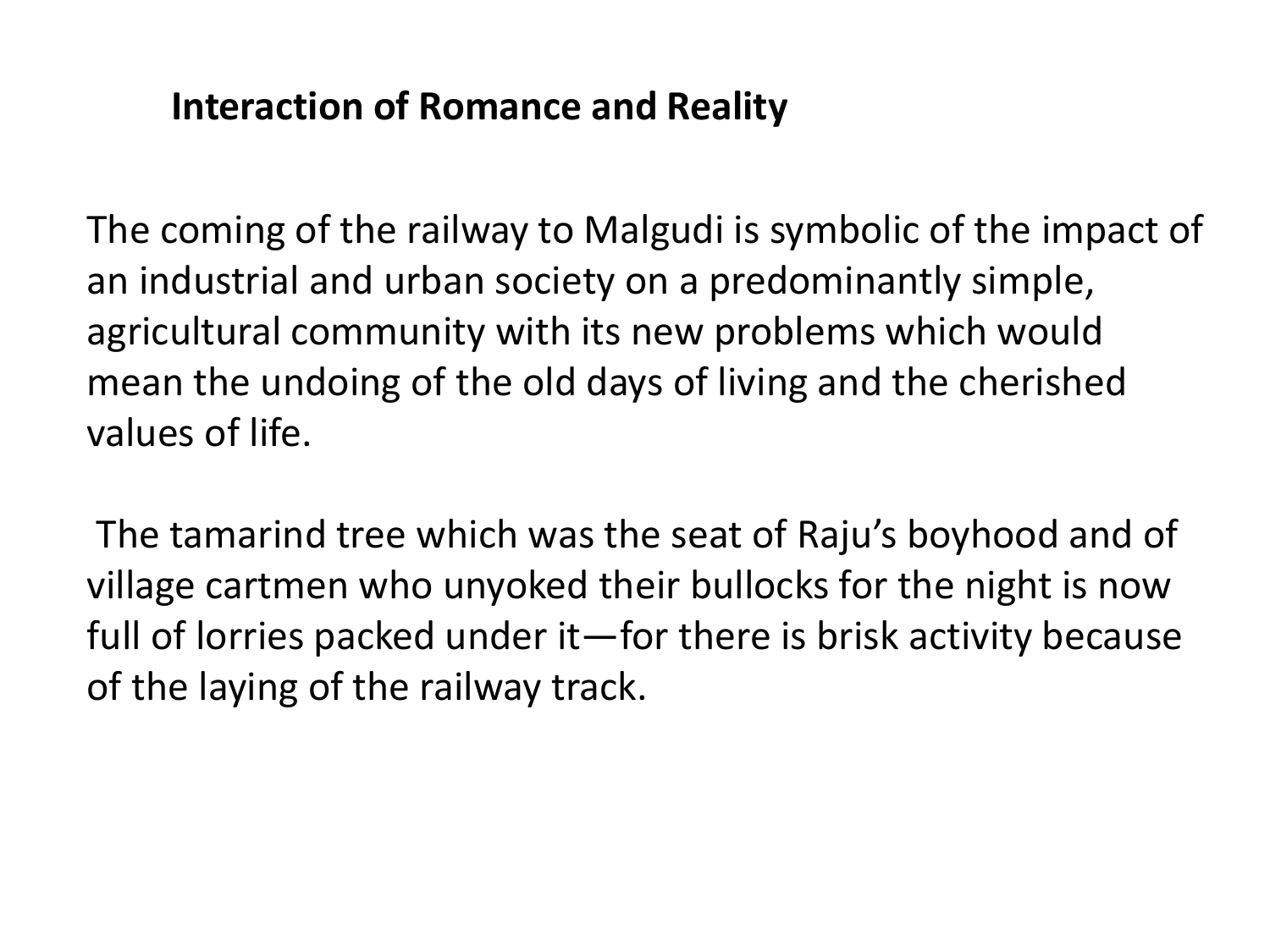We see that Raju who grew up in a decent home has now picked up terms of abuse from the railwaymen and the father's words 'just my misfortune' sound ominous in the light of the impending disaster.

The railway meant the ruining of Raju and his old mother—a small shopkeeper's son becomes a railway guide, starts living by his wits, runs into Rosie and Marco, two tourists, gets emotionally entangled, neglects honest means of making a living, and brings ruin upon himself as well as a married woman.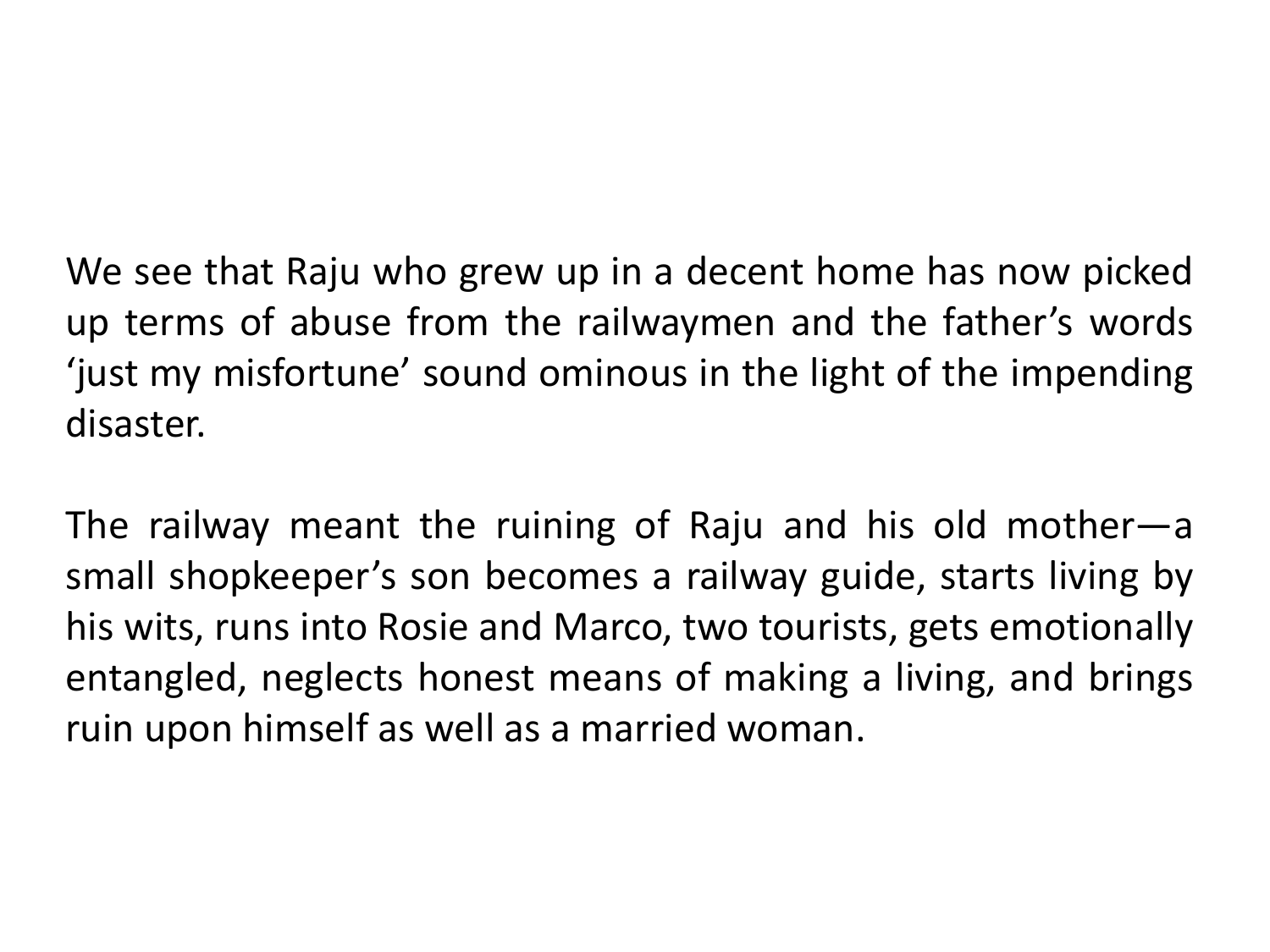The interaction of romance and reality has a meaning in The Guide.

The thesis that R. K. Narayan presents in the novel is that neither immorality nor commercial motives pay in life.

Characters like Raju and Rosie suffer because of certain inherent defect in their temperament.

But Narayan is an optimist; he is a positive thinker. He believes, like Keats, that suffering is a 'veil of soul-making'. It is in and through suffering that Raju and Rosie attain the state of self-purification.

Rosie's final return to Madras to re-dedicate herself to the practice of traditional classic dance is 'born out of the same spiritual motivation'.

And so is the transformation of Raju into a true Swami, 'the progress of the typical individual consciousness in the guide from its narrow egocentricity to the ultimate archetypal awareness of cosmic consciousness.'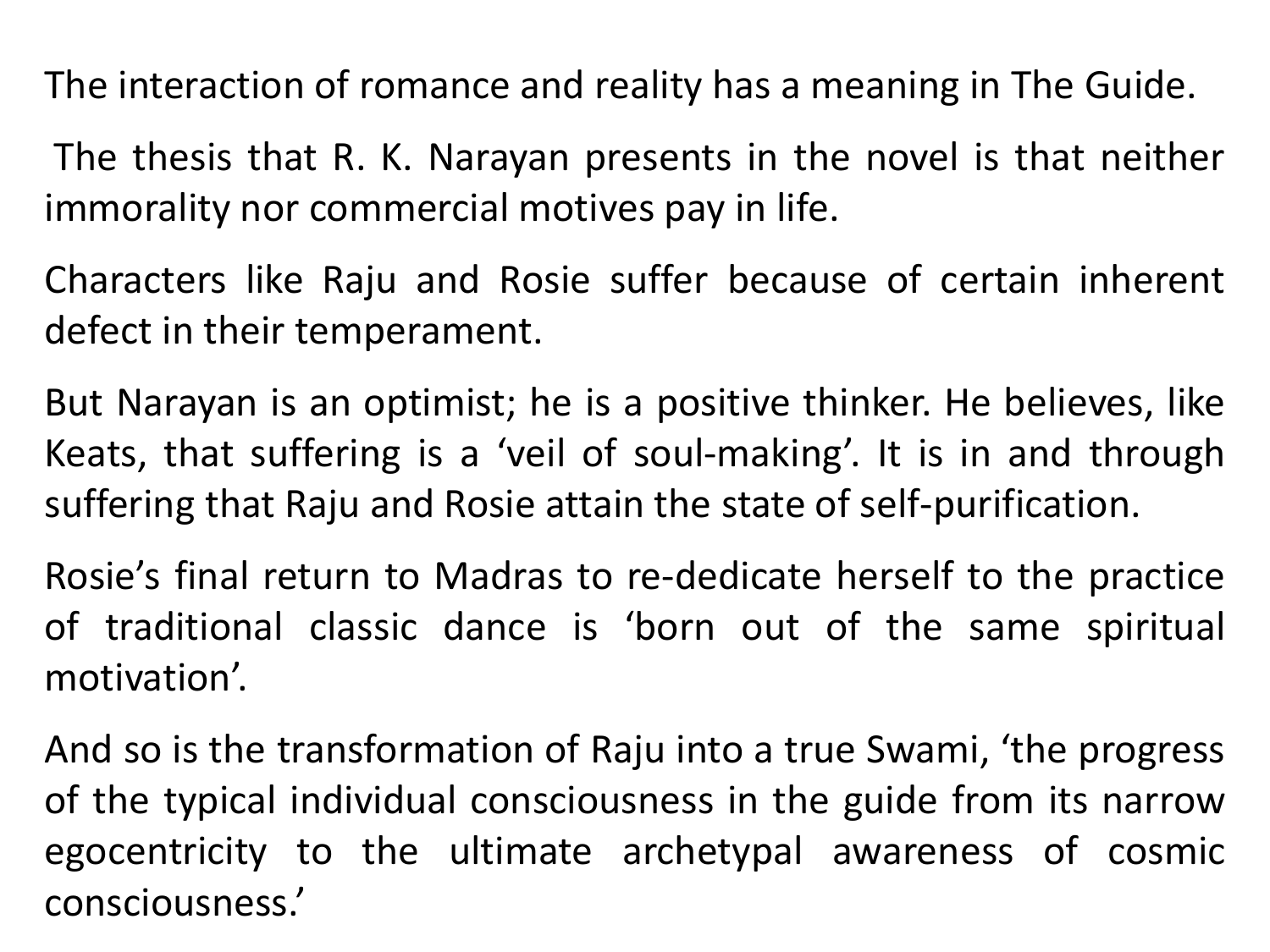### **Transformation**

When Raju finishes telling his life story to [Velan,](https://www.gradesaver.com/the-guide/study-guide/character-list) Raju expects Velan should stop believing in him and yet he pours his heart out to Velan, shows some sort of growth in his character.

At the very end, out of extreme hunger Raju starts to fast sincerely and avoid all thoughts regarding tongue and stomach. It helps him concentrate and that ends his hunger.

When the doctors and the government go all out to save the swami on the dawn of the 12th day, Raju goes out to perform his daily routine at 6 am climbing down the steps to the river with the help of two men on both sides.

He stands in the knee deep water and faces the mountain muttering his prayer while Velan and the other man continues to hold him and he says, "Velan, it's raining in the hills. I can feel it coming up under my feet, up my legs-" and he sags down.

Here the water can mean purity and rain may literally on its way but there is no way to know for sure as the author ends it just like that.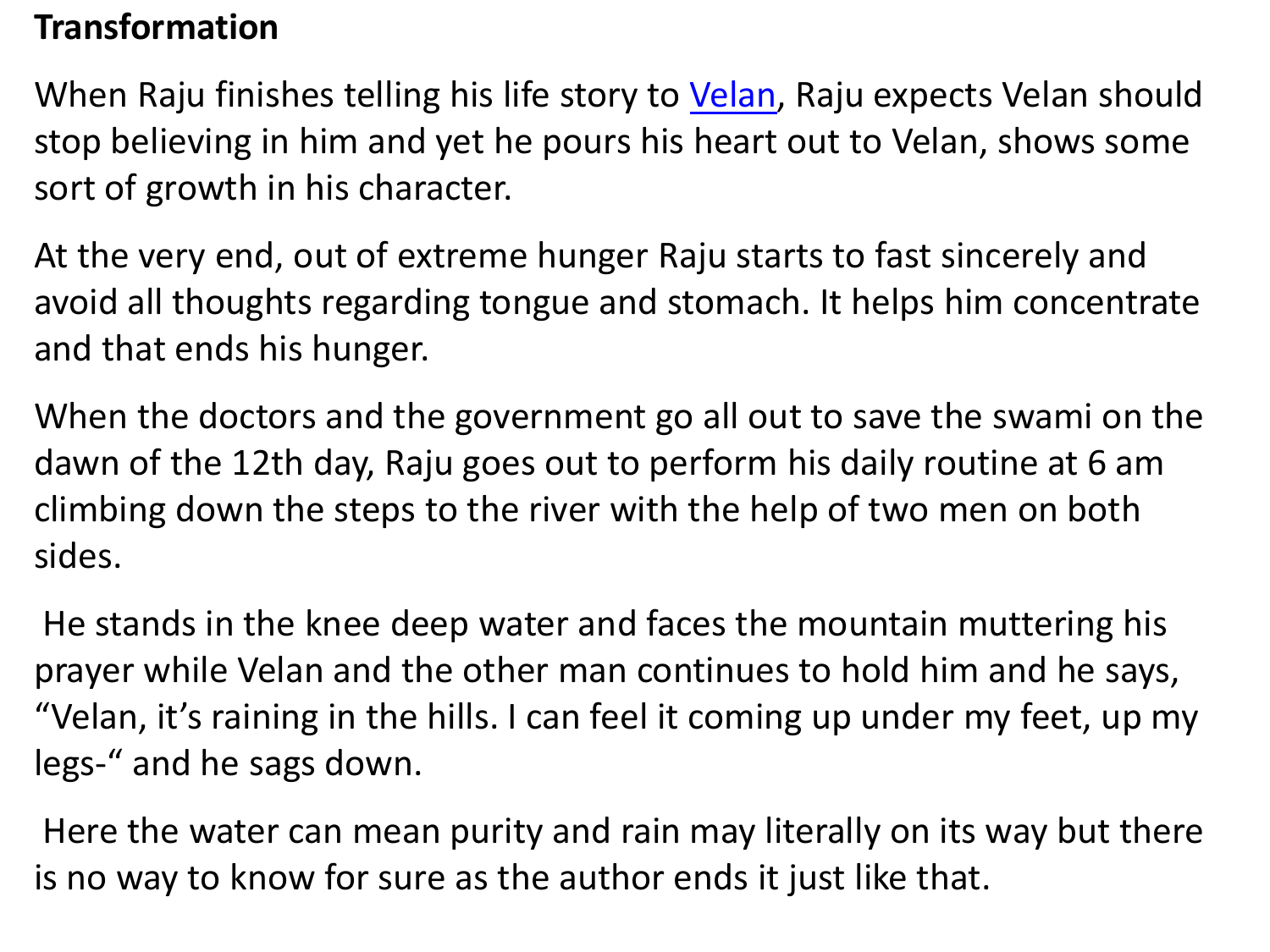Rosie is another character in the novel who goes through transformation as well.

Her change of names mark her transformation. Named Rosie, she is a wife longing for a scholar of husband's love and attention, a passionate dancer waiting on her husband's approval, later becoming a renowned dancer with a help of Raju and a girl falling in love with hypocrite of a man.

But named Nalini, she is a mature independent woman who chooses to live alone peacefully, even leaving behind her dancing career and Raju.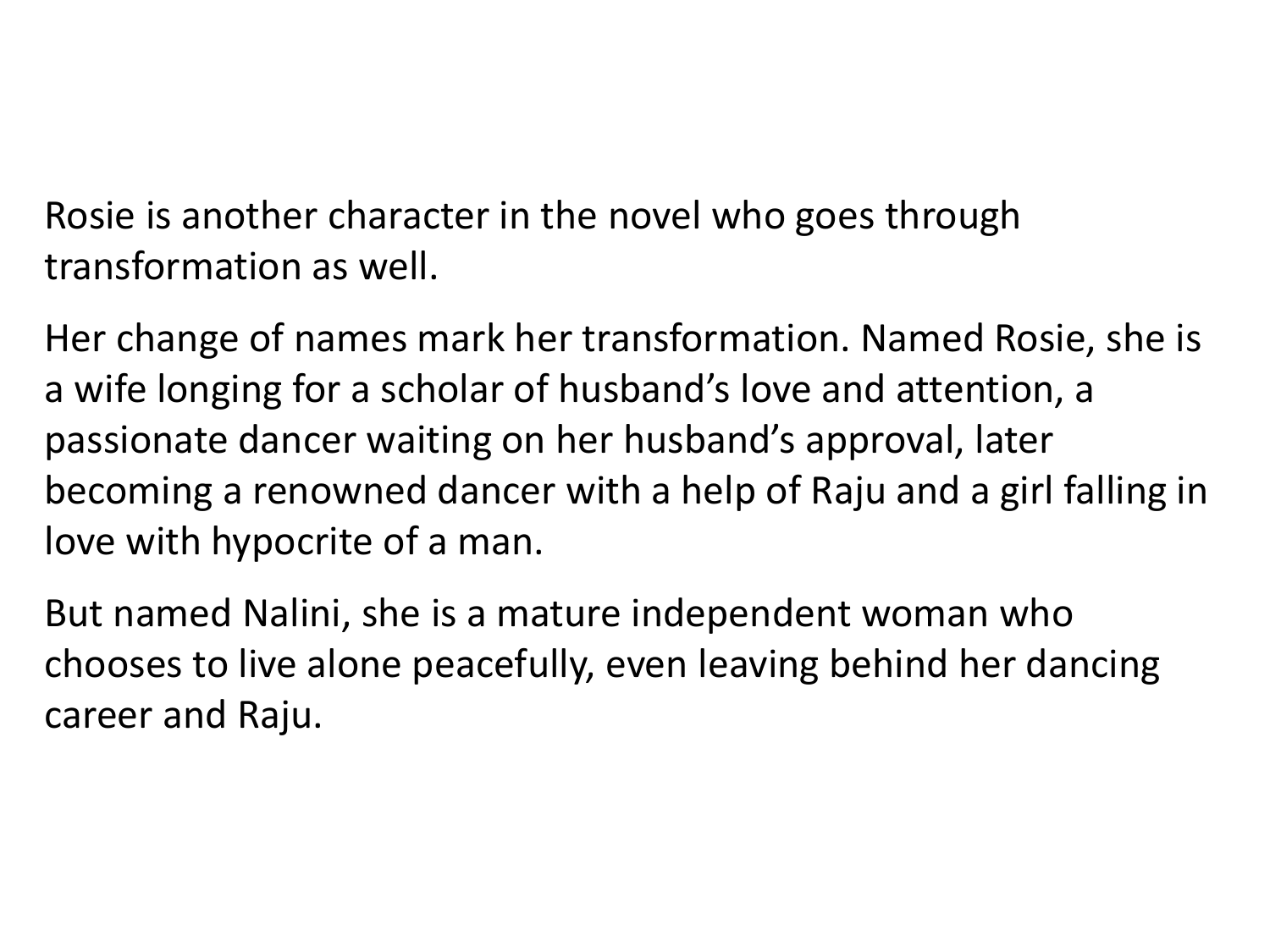Other Themes:

- **Q** Love and Passion
- **Q** Gender and Nation
- $\Box$  Religion and Spirituality
- $\square$  Blending of Indian Mythology
- □ Modernity and life of Malgudi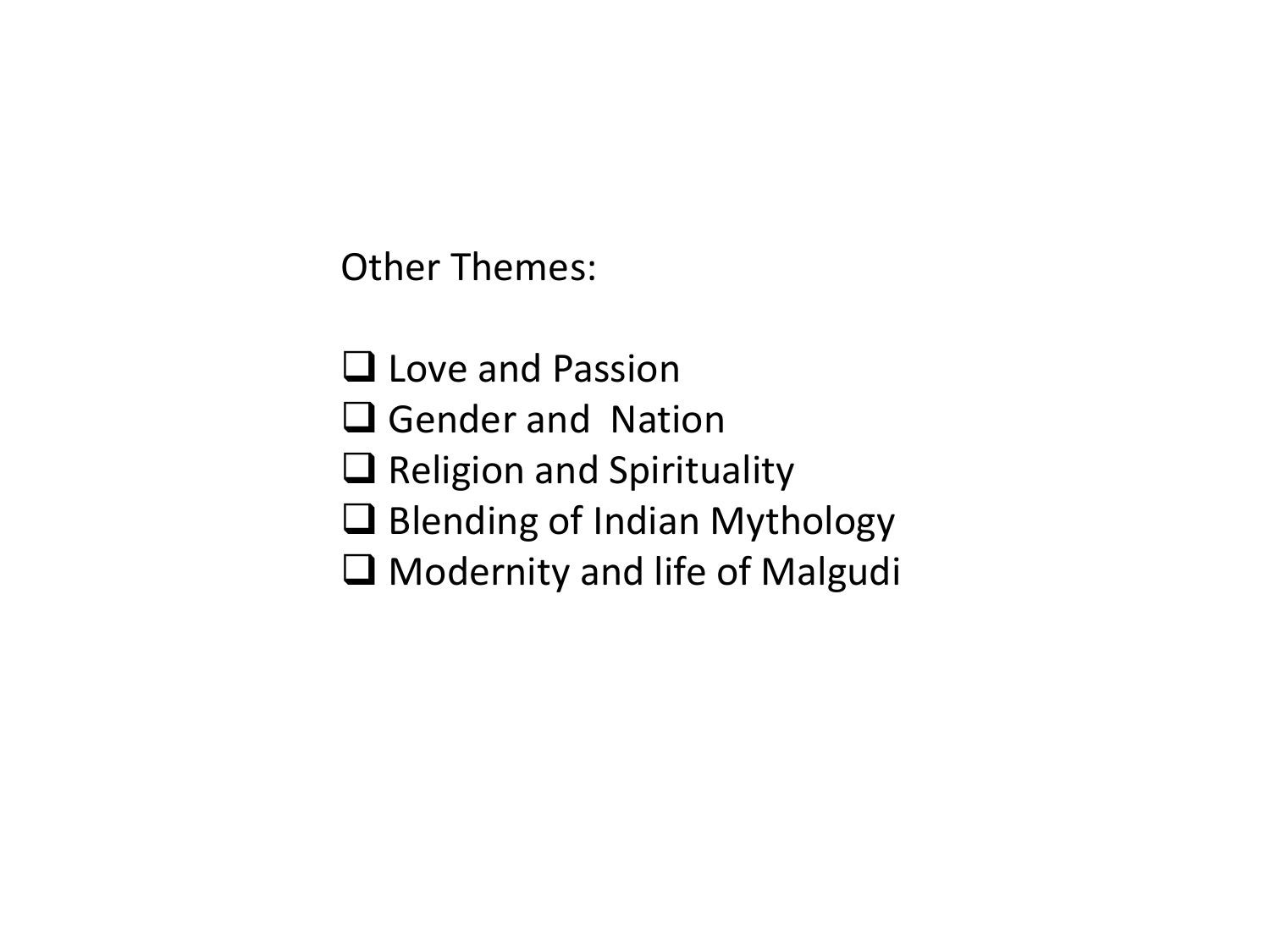# **Narrative Technique, language and Style in The Guide:**

In most of Narayan's novels, the narration moves forward chronologically. There is no looking backward or forward, no probing of the subconscious or the unconscious.

According to Paul Varghese, "Narayan's is the simplest form of prose fiction- the story which records a succession of events. There is no hiatus between character and plot; both are inseperably knit together. The qualities the novelist attributes to these characters determine the action, and the action in turn progressively changes the characters and thus the story is carried forward to the end.

In other words, as a good story-teller, Narayan sees to it that his story has a beginning, a middle and an end. The end of his novel is a solution to the problem which sets the events moving; the end achieves that completeness towards which the action has been moving and beyond which the action cannot progress. This end very often consists either in a balance of forces and counter-forces or in death or both."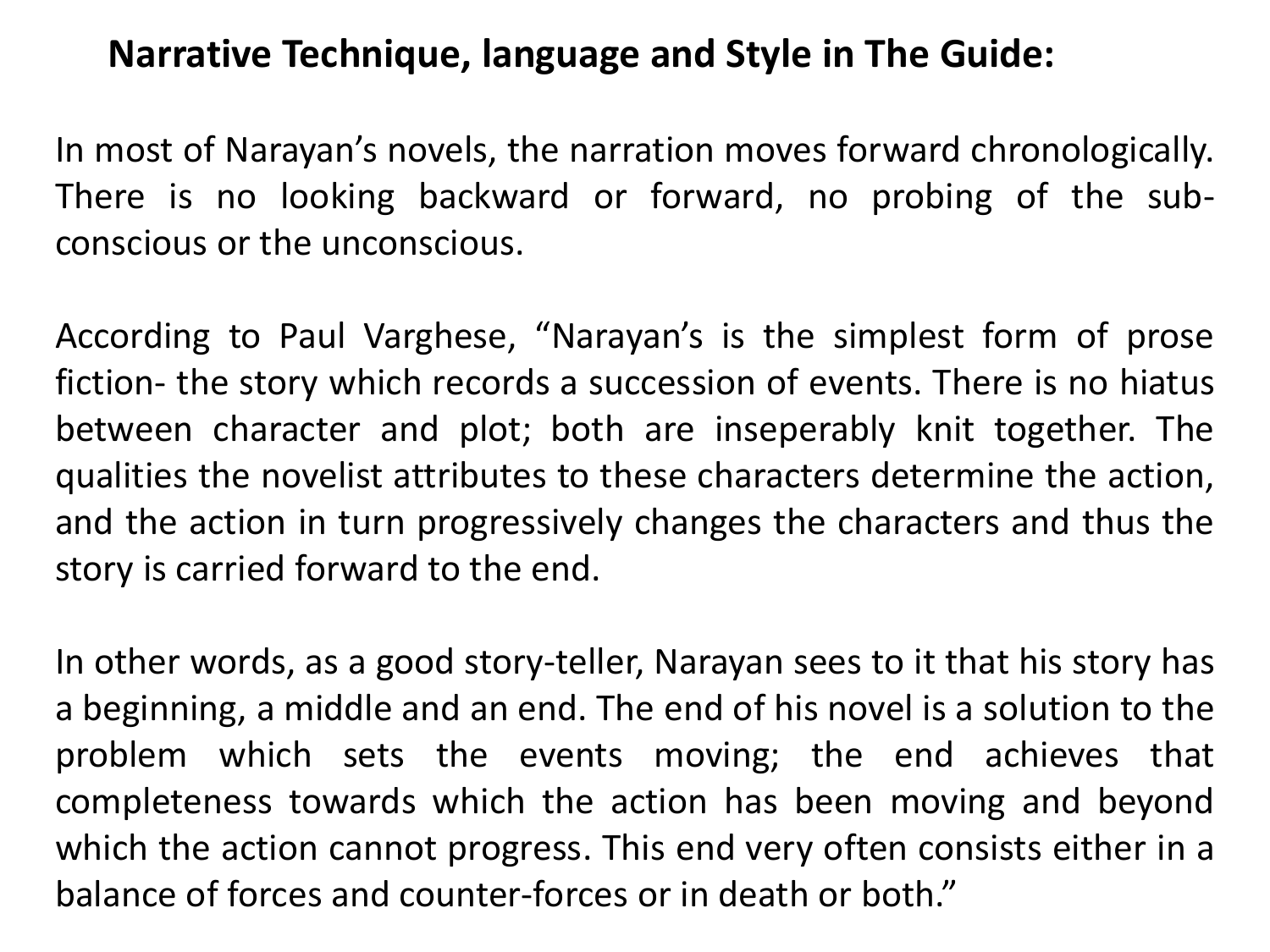The Guide, however, is an exception in this respect. The narrative technique Narayan has followed in this novel is different from that of the other novels.

In The Guide, however, part of the story is told by the author and part in the first person by the protagonist Raju himself. The novel begins with Raju's release from prison.

From the start of the novel we feel the presents, the tactful, effective presence of the idea shaping the density of the detail.

Or- since this is to invert the order in which we are aware of the two things we feel the detail, solid, convincing, natural as it is, representing and illustrating the conception – and doing so lightly, economically, directly:

This interesting, novel technique keeps up the curiosity of the readers alive, regarding both the present and the past of Raju.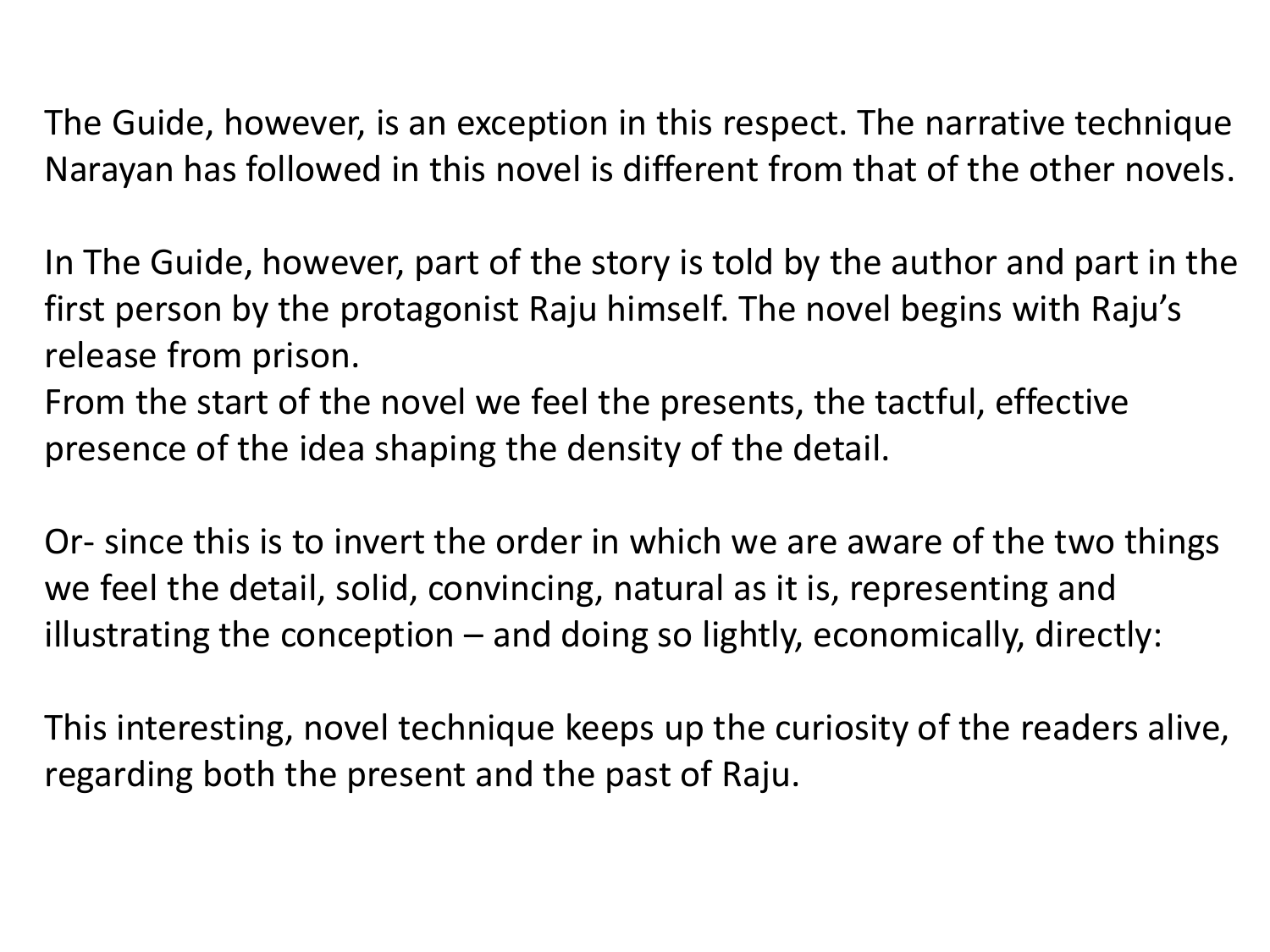It leads the native freshness and makes it vigorous and interesting. As Raju's present and past are cleverly jumbled, there is a constant impression of suspension and anticipation.

The zig-zag narration give a piquancy to the novel without in any way confusing the reader. In this way, Raju becomes his own critic, and we are enabled "to see the action as Raju sees the earlier Raju Drunk". In this way, the present and the past are juxtaposed, each illuminating the other in this complex, original and unique technique Narayan has used in this novel.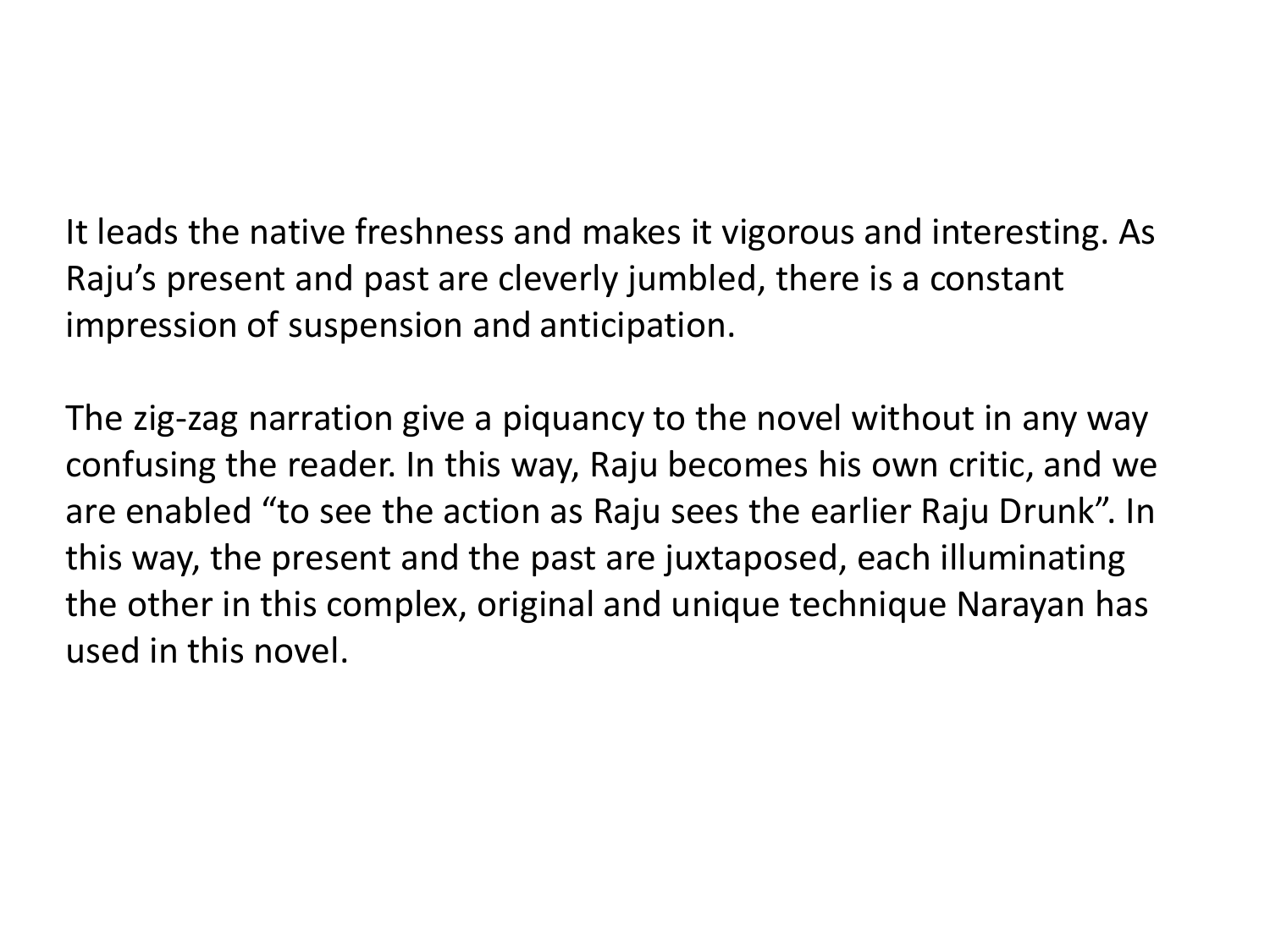# **Narayan's English:**

Narayan undoubtedly writes English with a distinct Indian colouring, which makes its presence felt in a number of ways.

One can make an extensive analysis of Narayan's use of Indianisms, which include words from Tamil, Sanskrit and Hindi, as for example, "Dhoti", "Pyol", "Jutka", "Salt" etc. Translations of Tamil expressions like "worshipping room", "dinning leaf" and "sitting plank" as well as certain coinages like "led about by a nose-rope like a bullock" and "half-arm shirt" can also be found in his works, apart from compound words like "semiinterest", "bull-calf", "dung-cake", "betel nut-spittle", "nose-screw", "stitching master", "foreign-returned people", slow-witted, "red-tapists" and collocations like "even if I have seven births, I won't be able to repay my debt to you" and "what sin have I committed to observe these harsh words".

Narayan makes use of direct translations from Indian idioms and expressions such as "My professor will eat me up", "to the dust pot with your silly customs" and "The unbeaten brat will remain unlettered".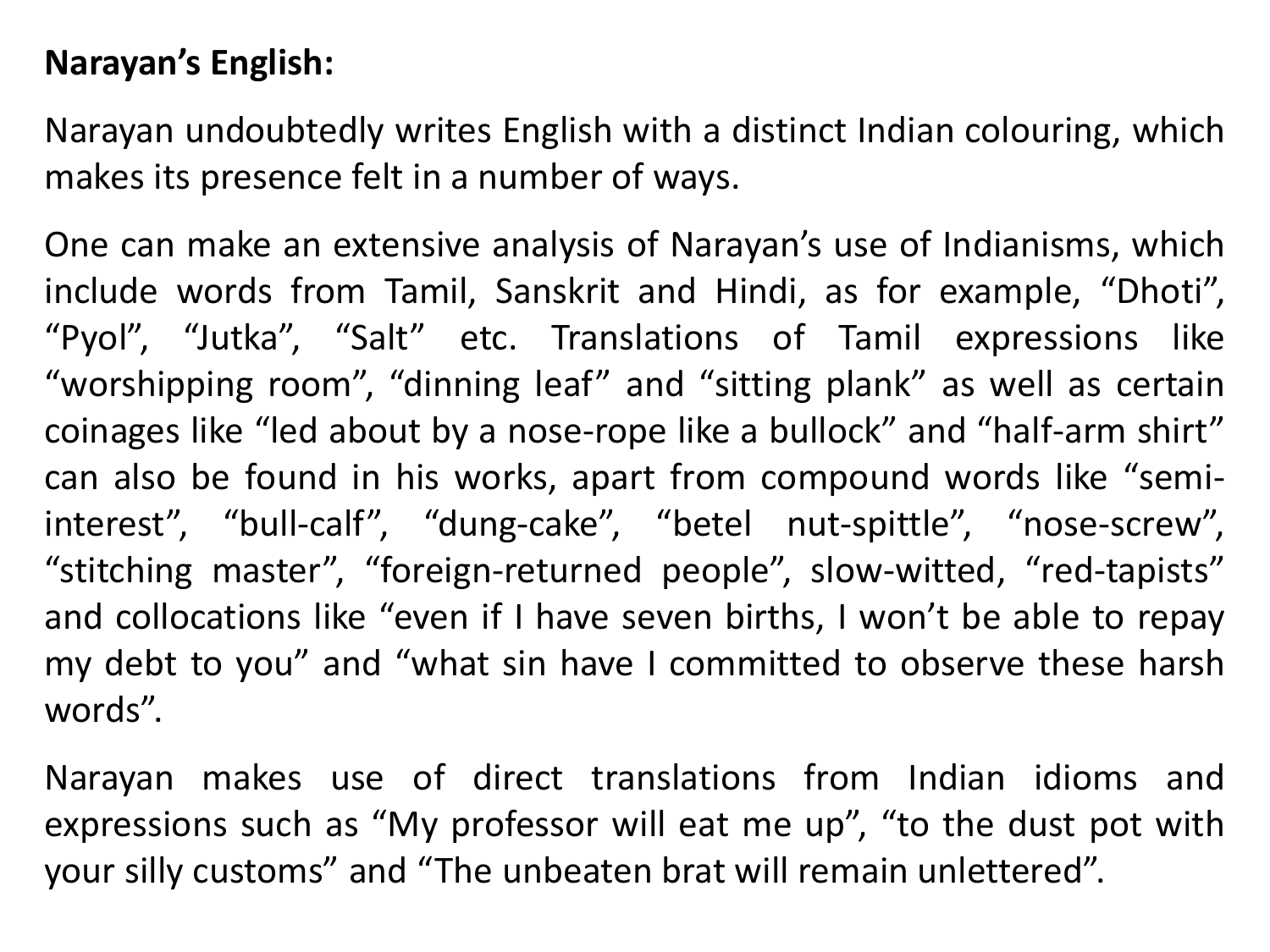#### *The Guide* **by R.K Narayan – Significance of the title**

R.K Narayan's novel, *The Guide*, is the journey of a common man from being a charlatan tourist guide to a purified soul transformed into a spiritual guide, ready to sacrifice his life for the welfare of the common people.

Raju, the guide is fated to be a guide by chance and temperament. He gives false information, cheats the tourists successfully and becomes famous as a tourist guide.

His popularity as a tourist guide brings him in contact with Rosie and Marco; and Raju starts a new phase of life as an adulterous lover and a theatrical impresario.

However, Rosie's obsession with dance results in alienation and loss of communication. Raju feels bewildered and beset. His love, jealousy and possessiveness motivate him to hide Marco's book and copy Rosie's signature.

Basically he does not want her to realize Marco's generosity. This choice of his, ironically leads to his imprisonment. In fact he is so used to playing roles that he does not realize the extent of his act.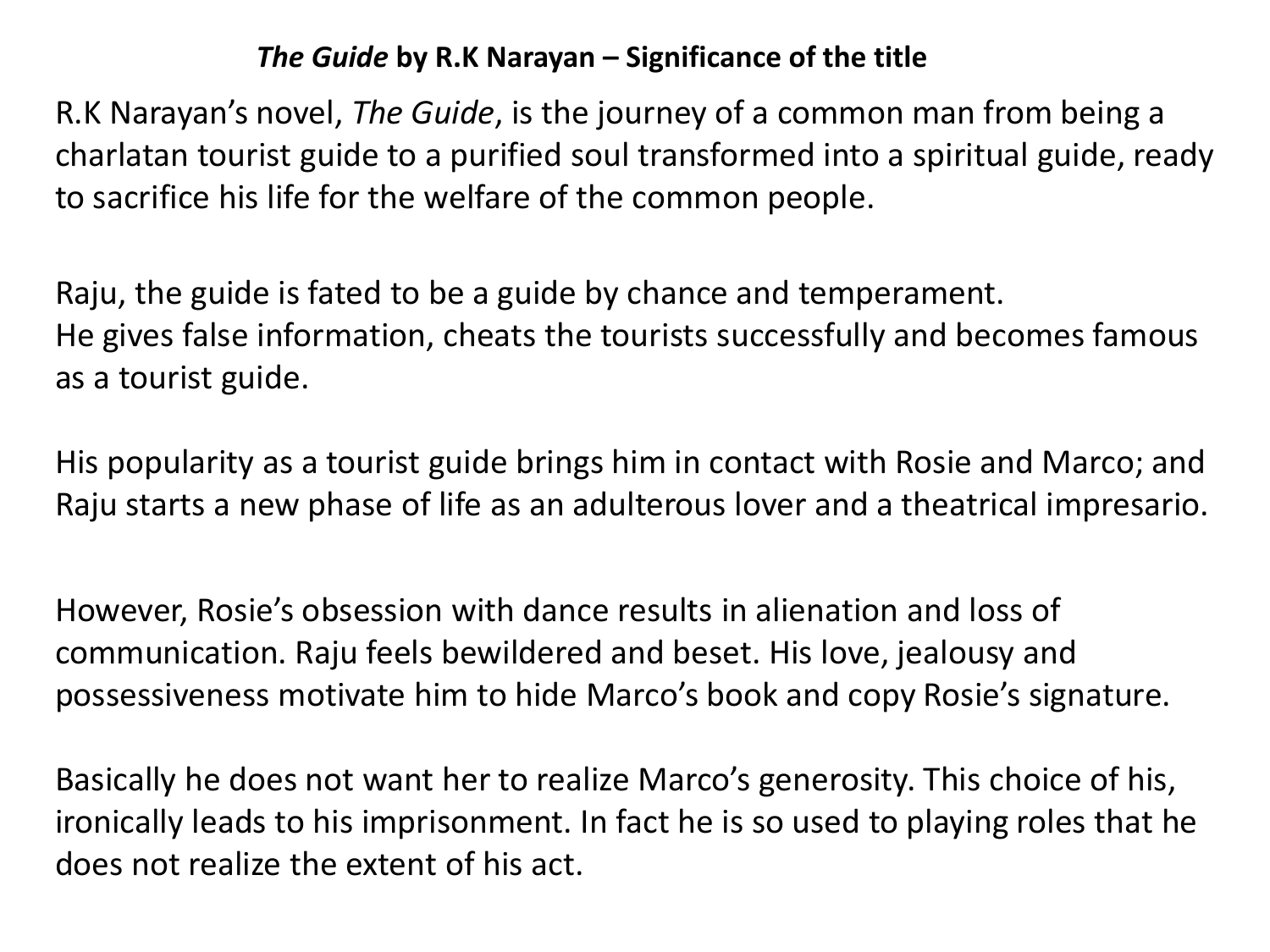When he is sitting bored and lonely near a dilapidated temple after his release from jail, a villager called Velan - impressed by his saintly appearance - is encouraged to unburden himself, looking for advice and guidance.

Raju on the other hand is tempted to play the role of the swami because "it was in his nature to get involved in other people's interest and activities"

But the affection and devotion of the peasants transform Raju to such an extent that he assumes the role of a spiritual guide too seriously.

The unshakeable faith of the people of Mangal transforms Raju into an instrument of their will.

When he is called upon to fast by his devotees, and thus to bring rains to the parched land, he realizes that, "he had worked himself into a position from which he could not get out."

He makes an attempt to confess to Velan all about his notorious past. But Velan's rustic discipline towards him is so deep that he refuses to believe him.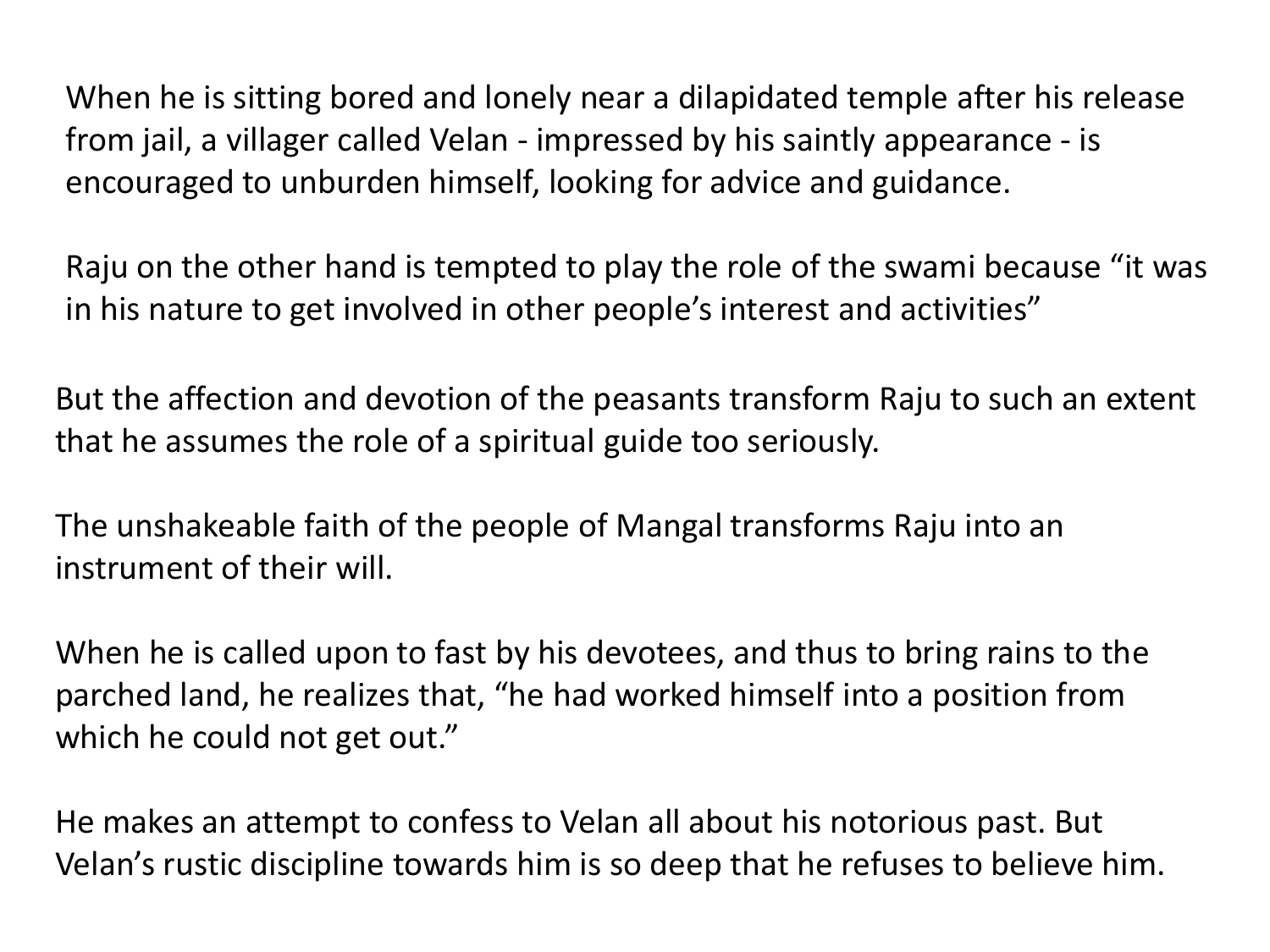Then Raju becomes aware about the fact that something has changed within himself: " if by avoiding food I should help the trees bloom, and the grass grow, why not do it thoroughly?"

For the first time in his life he has been making an earnest effort outside money and love. It reveals the spiritual achievement of Raju.

The novel thus concludes in the magnitude of his spiritual gain and the title attains an elevated significance.

Raju is initially entrapped in the illusory world when the materialistic philosophy guides and governs his life.

By the end of the novel, Raju attains that selfless state like a saint, which sets the stage for his release from all the worldly shackles.

Conclusively, *The Guide* is the story of the protagonist's journey through life. It is his journey through a maze of illusions and the attainment of the ultimate universal truth.

He is transformed into a spiritual leader because he has escaped from the coils of mortality.